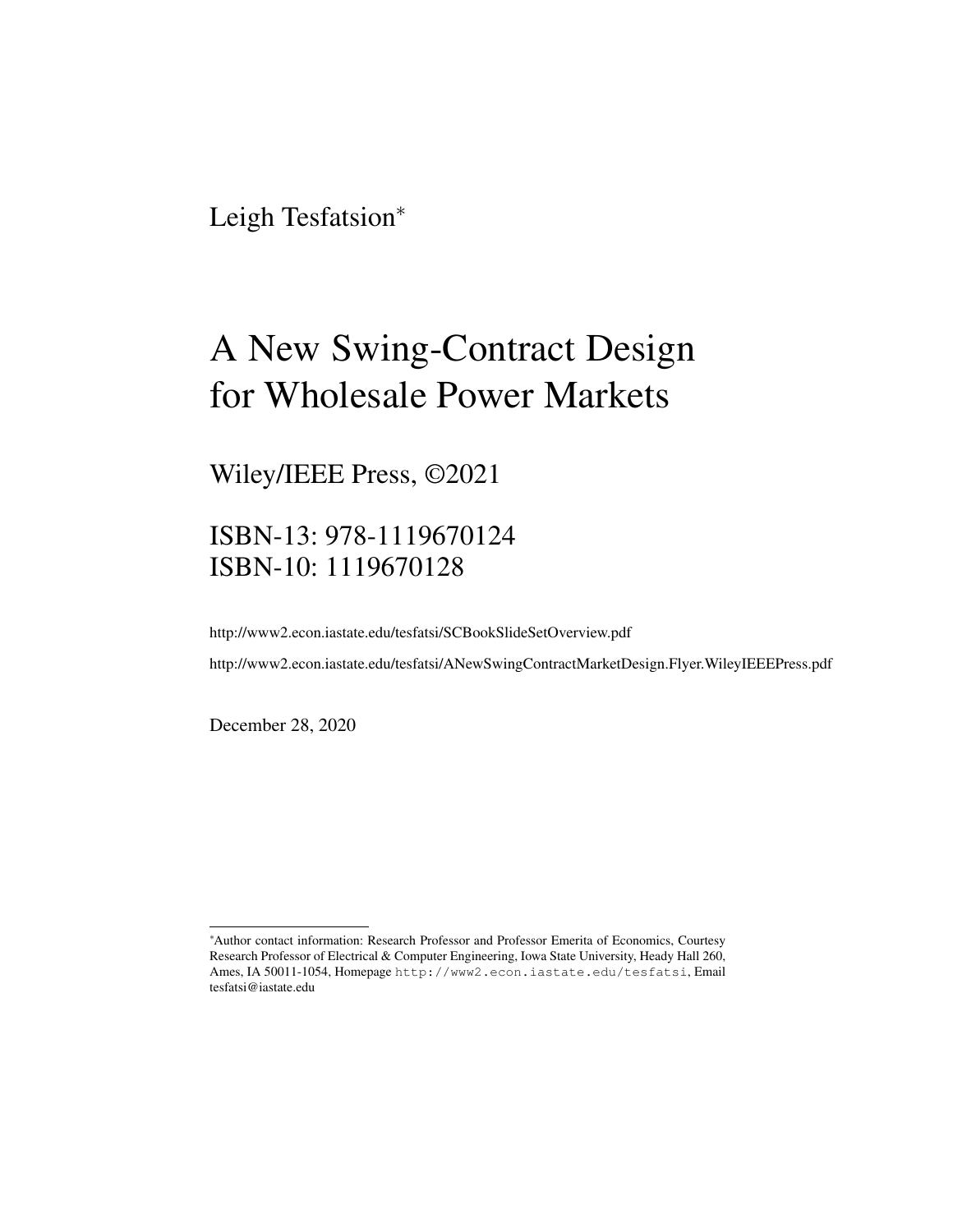Abstract The need for flexible dependable reserve provision in electric power systems has dramatically increased in recent years. Growing reliance on variable energy resources and greater encouragement of demand-side participation have led to greater uncertainty and volatility of net load. Consequently, system operators are finding it harder to secure reserve with sufficient flexibility to permit the continual balancing of net load, a basic requirement for power system reliability. This study reconsiders the design of wholesale power markets in light of these concerns. Four design principles are stressed: (i) Wholesale power markets must necessarily be forward markets due to the speed of real-time operations; (ii) Only one type of product can effectively be offered in a wholesale power market: namely, reserve, an insurance product offering availability of net load balancing services for future real-time operations; (iii) Net load balancing services offered into wholesale power markets primarily take the form of power *paths* that can be dispatched at specific grid locations over time; (iv) All dispatchable resources should be permitted to compete for the provision of power-paths in wholesale power markets without regard for irrelevant underlying technological differences. If these four principles are accepted, current trade and settlement arrangements for wholesale power markets need to be fundamentally altered. This study proposes a new linked swing-contract market design, consistent with principles (i)-(iv), that could meet the needs of centrally-managed wholesale power markets better than currently implemented designs.

Acknowledgements This study has been supported by U.S. Department of Energy (DOE) grants DE-AR0000214 and DE-OE0000839, by Contract No. 339051 with the Pacific Northwest National Laboratory (PNNL) operated by Battelle for the U.S. DOE under Contract DE-AC05-76RL01830, by Contract No. 1163155 with Sandia National Laboratories, by Project Award No. M-40 from the Power Systems Engineering Research Center (PSERC), and by various grants from the Iowa State University Electric Power Research Center (ISU EPRC).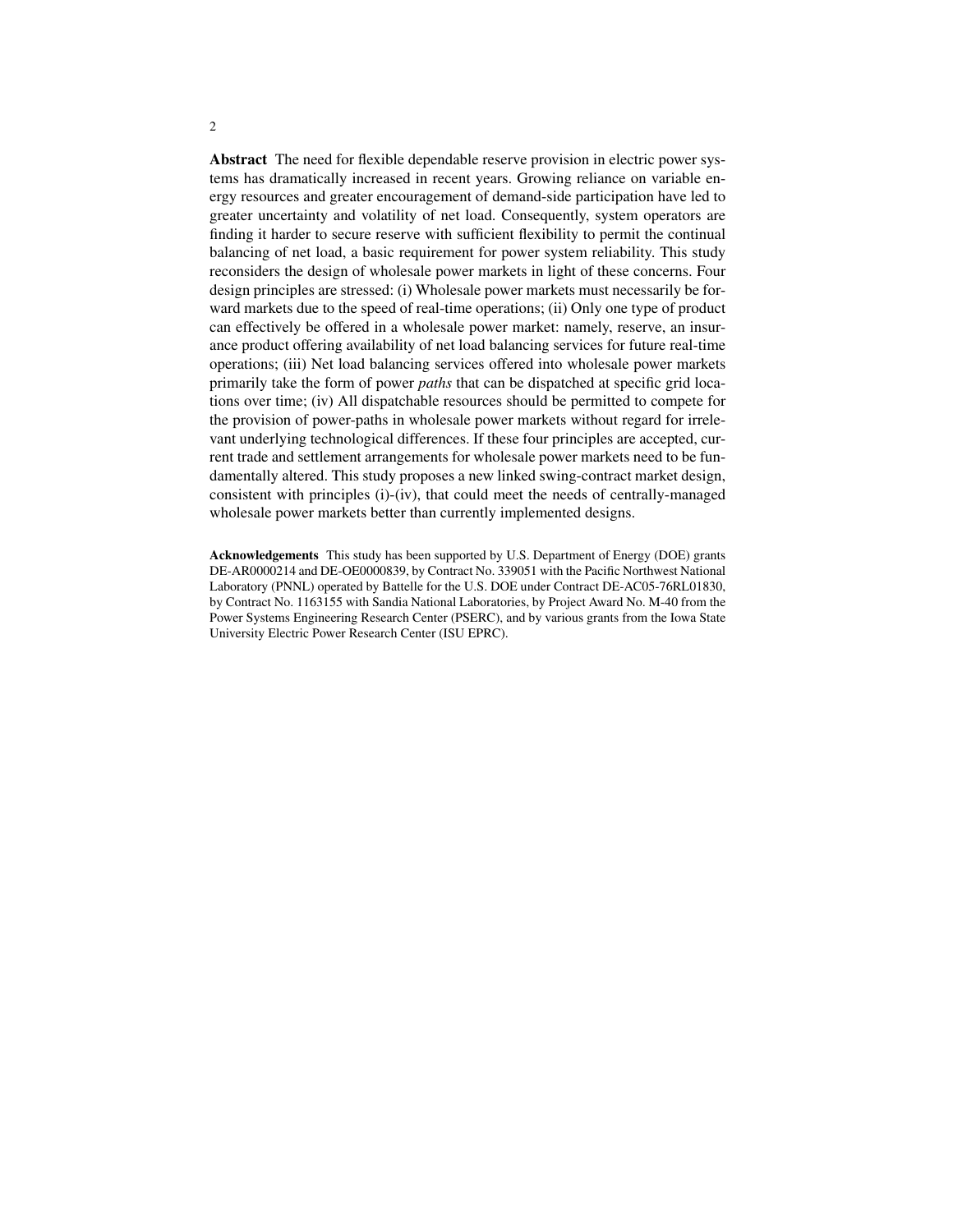### **Contents**

| 1                       |     |                                                                     | 9  |
|-------------------------|-----|---------------------------------------------------------------------|----|
| $\mathbf{2}$            |     | U.S. RTO/ISO-Managed Wholesale Power Markets: Overview              | 15 |
|                         | 2.1 |                                                                     | 15 |
|                         | 2.2 | General Goals for Wholesale Power Market Design                     | 15 |
|                         | 2.3 | U.S. RTO/ISO-Managed Market Operations                              | 16 |
|                         | 2.4 | Stresses Faced by Current U.S. RTO/ISO-Managed Markets              | 19 |
| 3                       |     |                                                                     | 21 |
|                         | 3.1 |                                                                     | 21 |
|                         | 3.2 | Problematic Design Aspects of U.S. RTO/ISO-Managed                  |    |
|                         |     |                                                                     | 21 |
|                         |     | Artificial Distinction Between Energy and Reserve<br>3.2.1          | 21 |
|                         |     | Problematic Use of Hedonic Pricing<br>3.2.2                         | 22 |
|                         |     | Revenue Insufficiency and Incentive Problems<br>3.2.3               | 23 |
|                         |     | Computational Fragility of LMP Derivations<br>3.2.4                 | 24 |
|                         |     | 3.2.5<br>Performance Payment in Advance of Performance Delivery.    | 26 |
|                         |     | Minimal Direct Representation of Retail Customer Interests<br>3.2.6 | 27 |
|                         |     | Reliance on Overly Simplistic Cost Conceptions<br>3.2.7             | 28 |
|                         |     | Use of Spot-Market Pricing for Forward Markets<br>3.2.8             | 30 |
|                         | 3.3 | Relation of Current Study to Previous Swing-Contract Work           | 30 |
| $\overline{\mathbf{4}}$ |     | Swing Contracts for ISO-Managed Wholesale Power Markets             | 33 |
|                         | 4.1 |                                                                     | 33 |
|                         | 4.2 |                                                                     | 33 |
|                         | 4.3 | Swing Contracts in Firm or Option Form                              | 35 |
| 5                       |     | <b>Illustrative Swing-Contract Reserve Offers </b>                  | 37 |
|                         | 5.1 |                                                                     | 37 |
|                         | 5.2 | A Simple Energy-Block Swing Contract in Firm Form                   | 38 |
|                         | 5.3 | An Energy-Block Swing Contract in Option Form                       | 42 |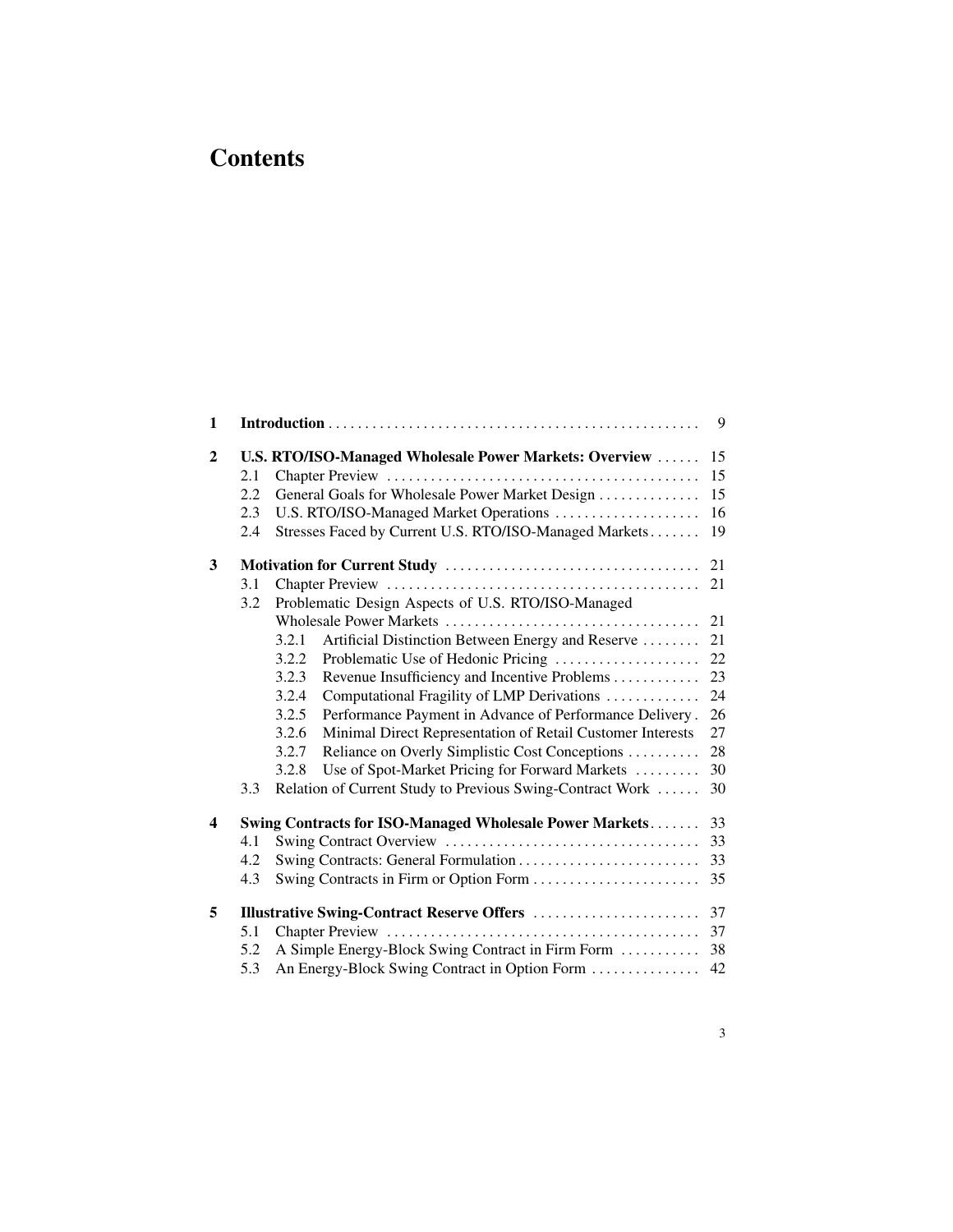|    | 5.4 | Swing-Contract Implementation of Standard Supply Offers                                                 | 43 |
|----|-----|---------------------------------------------------------------------------------------------------------|----|
|    | 5.5 | A Swing Contract Offering Continuous Swing (Flexibility) in                                             |    |
|    |     |                                                                                                         | 48 |
|    | 5.6 | A Swing Contract Offering Battery Services                                                              | 50 |
|    | 5.7 | Swing-Contract Facilitation of Private Bilateral Contracting                                            | 52 |
|    |     |                                                                                                         |    |
| 6  |     |                                                                                                         | 55 |
|    | 6.1 |                                                                                                         | 55 |
|    | 6.2 | General Swing-Contract Market Formulation                                                               | 55 |
|    | 6.3 | Financial and Physical Feasibility of Swing-Contract Offers                                             | 57 |
|    | 6.4 |                                                                                                         | 58 |
|    | 6.5 | Handling of Fixed Reserve Bids and Non-Dispatched Power                                                 | 59 |
|    | 6.6 |                                                                                                         | 60 |
|    | 6.7 |                                                                                                         | 61 |
|    |     |                                                                                                         |    |
| 7  |     | <b>Swing-Contract Market Optimization: Base-Case MILP Formulation</b>                                   | 65 |
|    | 7.1 |                                                                                                         | 65 |
|    | 7.2 |                                                                                                         | 66 |
|    | 7.3 | Discretization of the ISO's Optimization Problem                                                        | 67 |
|    | 7.4 |                                                                                                         | 71 |
|    | 7.5 | Complete Analytical MILP Formulation                                                                    | 72 |
|    | 7.6 | Additional Discussion of Optimization Aspects                                                           | 74 |
|    | 7.7 |                                                                                                         | 76 |
|    | 7.8 | Thirty Bus Test Case with Adaptive Reserve Zones                                                        | 79 |
|    |     |                                                                                                         |    |
| 8  |     |                                                                                                         | 83 |
|    | 8.1 | Inclusion of Reserve Offers with Price Swing                                                            | 83 |
|    | 8.2 |                                                                                                         |    |
|    | 8.3 |                                                                                                         | 83 |
|    |     | MILP Tractable Form of Reserve Offers with Price Swing                                                  | 85 |
| 9  |     |                                                                                                         | 91 |
|    | 9.1 |                                                                                                         | 91 |
|    | 9.2 |                                                                                                         | 92 |
|    | 9.3 | Modeling of Price-Sensitive Reserve Bids                                                                | 94 |
|    |     | Standard Demand Function Formulation<br>9.3.1                                                           | 94 |
|    |     | 9.3.2<br>Reserve Bids with Time-of-Use Pricing                                                          | 95 |
|    |     | Reserve Bids with Price Swing<br>9.3.3                                                                  | 95 |
|    |     | Reserve Bids Directly Expressed as Benefit Functions<br>9.3.4                                           | 97 |
|    | 9.4 | MILP Tractable Approximation of Benefit Functions                                                       | 98 |
|    |     |                                                                                                         |    |
| 10 |     |                                                                                                         |    |
|    |     |                                                                                                         |    |
|    |     | 10.2 Multistage Optimization and Time Inconsistency  102                                                |    |
|    |     | 10.3 Settlement Time-Consistency of Swing-Contract Markets 105                                          |    |
|    |     | 10.4 Swing-Contract Long-Term Forward Markets 106<br>10.5 Swing-Contract Short-Term Forward Markets 107 |    |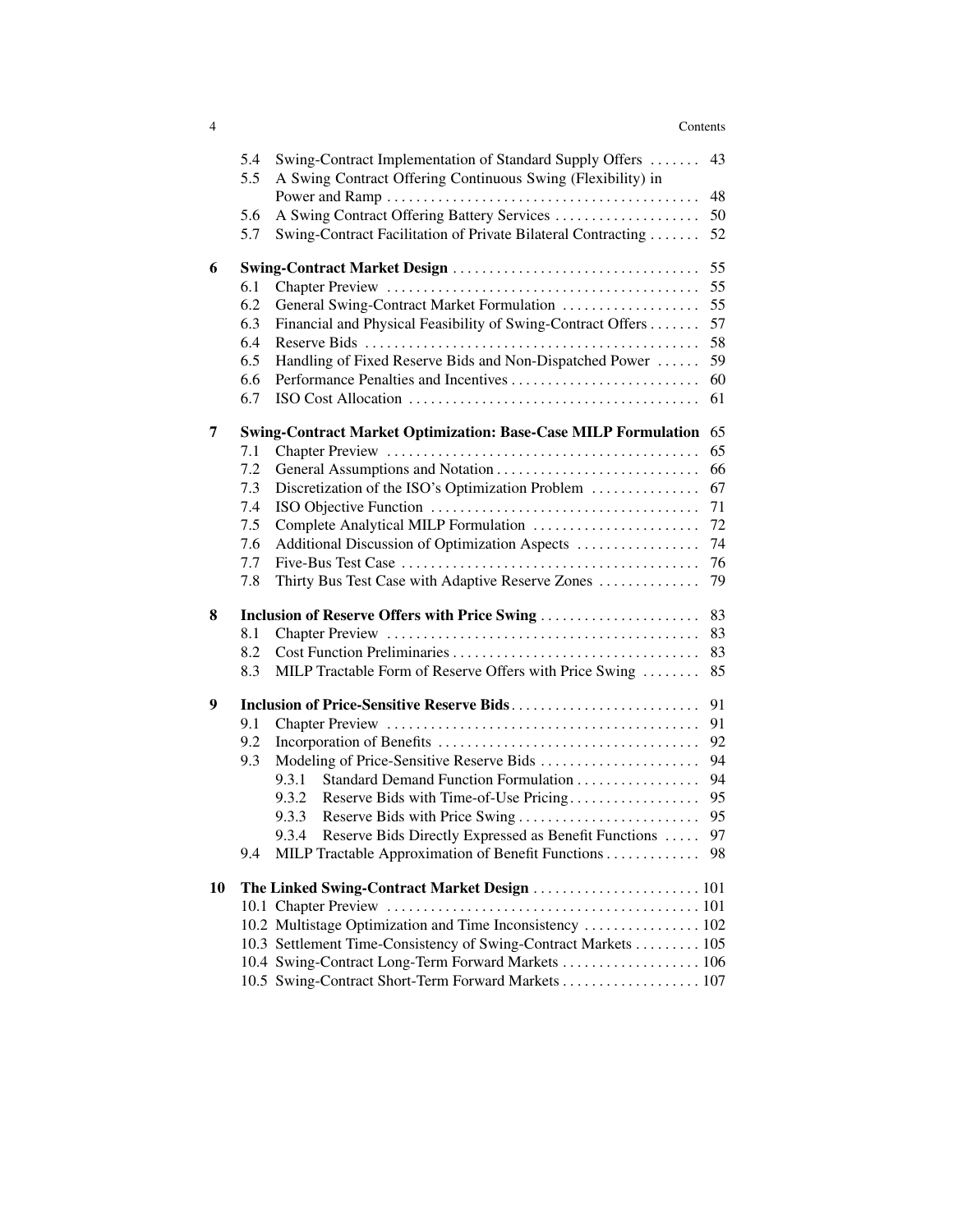#### Contents 5

|    | 10.6 Swing-Contract Very Short-Term Forward Markets  109<br>10.7 Swing-Contract Deployment in Real-Time Operations 110                                                                                                                                                                                                                                              |
|----|---------------------------------------------------------------------------------------------------------------------------------------------------------------------------------------------------------------------------------------------------------------------------------------------------------------------------------------------------------------------|
| 11 | <b>Illustration: Linked Day-Ahead and Hour-Ahead Swing-Contract</b><br>11.2 Hour-Ahead Market with Reserve Offers Consisting of<br>11.3 SCED Solution for Hour-Ahead Swing-Contract Market 117<br>11.3.4 Constrained Minimization of Expected Cost 121<br>11.4 Linked Day-Ahead and Hour-Ahead Markets  121                                                         |
| 12 | Standard Modeling of a Competitive Market  125<br>12.3 Standard Competitive Market Assumptions  126<br>12.9 Strategic Trade Behavior and Trader Market Power  134                                                                                                                                                                                                   |
| 13 | U.S. RTO/ISO-Managed Markets: Efficiency and Market Power  137<br>13.4 Net Surplus Extraction in the Illustrative DAM  141<br>13.5 Market Power in the Illustrative DAM: Type-I Error 145<br>13.6 Market Power in the Illustrative DAM: Type-II Error 149<br>13.7 Market Inefficiency in the Illustrative DAM  153<br>13.8 DAM Performance: General Assessment  156 |
| 14 | Comparisons with Swing-Contract Markets 161<br>14.2 Product Definition in U.S. RTO/ISO-Managed Markets 162<br>14.3 Wholesale Power and the Law of One Price (Not)  164<br>14.5 Comparison of SC and Current U.S. DAM Designs  166                                                                                                                                   |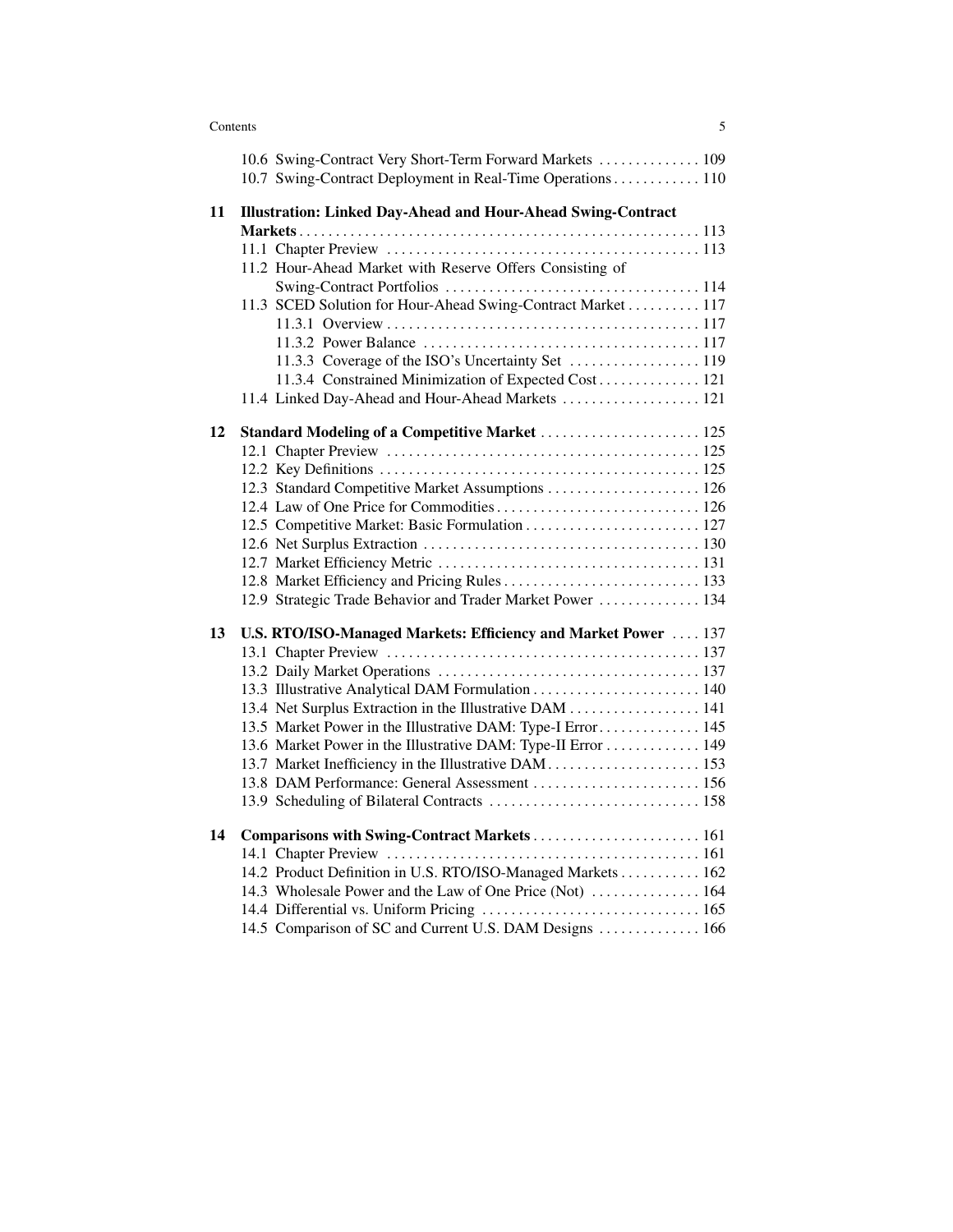| 15 | Advantages of the Linked Swing-Contract Market Design  169<br>15.2 SC Markets are Physically-Covered Insurance Markets  170<br>15.3 Longer-Term SC Markets Support New Investment  171<br>15.5 SC Markets Ameliorate Merit-Order Concerns  177<br>15.6 SC Markets are Robust-Control Mechanisms  178<br>15.8 SC Markets Reduce Gaming Opportunities  180<br>15.9 SC Markets Have Smaller-Sized Optimizations 182<br>15.10.1 Ensure a Level Playing Field for Resource Participation  183<br>15.10.2 Permit Co-Optimization of Diverse Reserve  184<br>15.10.3 Appropriately Remunerate Diversity and Flexibility 184<br>15.10.4 Encourage Accurate Forecasting and Dispatch Following 184<br>15.10.5 Ensure Settlement Time-Consistency  184 |
|----|----------------------------------------------------------------------------------------------------------------------------------------------------------------------------------------------------------------------------------------------------------------------------------------------------------------------------------------------------------------------------------------------------------------------------------------------------------------------------------------------------------------------------------------------------------------------------------------------------------------------------------------------------------------------------------------------------------------------------------------------|
| 16 | Gradual Transition to Linked Swing-Contract Markets  185<br>16.2 A DAM Formulation Permitting Gradual Transition 187<br>16.3 Cost Function Preliminaries for the Transitional DAM 189<br>16.4 MILP SCUC/SCED Optimization for the Transitional DAM  192                                                                                                                                                                                                                                                                                                                                                                                                                                                                                      |
| 17 | <b>Swing-Contract Support for Integrated Transmission and</b><br>17.2 Transactive Energy System Design for ITD Systems  203<br>17.4 An IDSO-Managed Bid-Based TES Design for Households  208<br>17.6 Swing-Contract Support for IDSO Participation in Wholesale                                                                                                                                                                                                                                                                                                                                                                                                                                                                              |
| 18 | 18.3 An ITD TES Platform Permitting TES Design Evaluation 216                                                                                                                                                                                                                                                                                                                                                                                                                                                                                                                                                                                                                                                                                |
| 19 |                                                                                                                                                                                                                                                                                                                                                                                                                                                                                                                                                                                                                                                                                                                                              |
| 20 |                                                                                                                                                                                                                                                                                                                                                                                                                                                                                                                                                                                                                                                                                                                                              |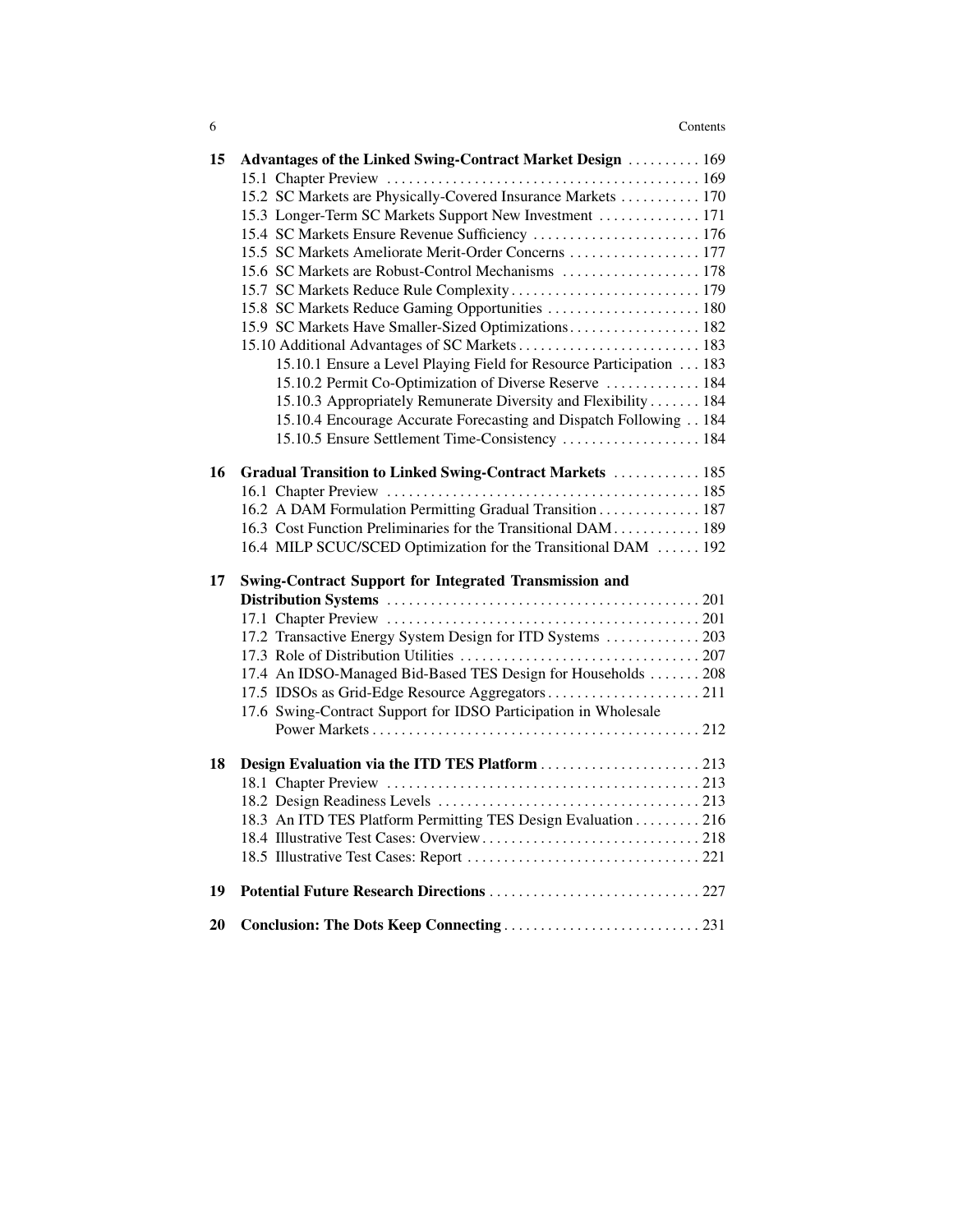#### Contents 7

| 21.1 Quick-Reference Glossary of Standard Acronyms  233         |  |
|-----------------------------------------------------------------|--|
| 21.2 Quick-Reference Glossary of Transmission System Terms  234 |  |
| 21.3 Quick-Reference Glossary of Economic Terms 235             |  |
|                                                                 |  |
|                                                                 |  |
|                                                                 |  |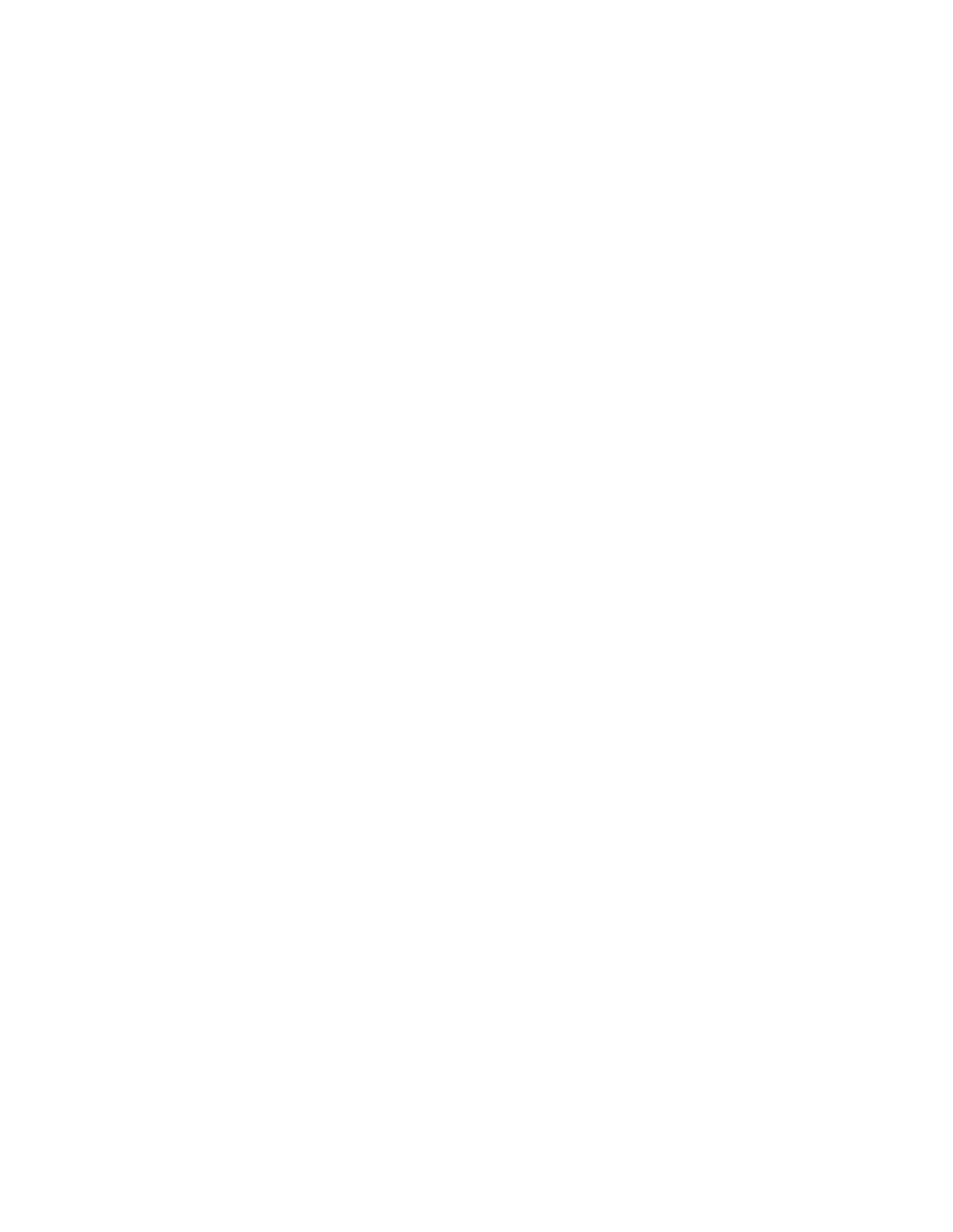### Chapter 1 Introduction

"Design to the mission, design as a system, keep it simple." [109, p. 20]

Centrally-managed wholesale power markets operating over high-voltage transmission grids support the steady flow of electric power from bulk power sellers to bulk power buyers, for ultimate resale and distribution to retail customers. This mission has been complicated in recent years by a dramatic surge in the availability and use of variable energy resources.

A *Variable Energy Resource (VER)* is a power source whose power injections into a transmission grid cannot be fully dispatched in a controlled manner to balance changes in power withdrawals or to meet other system requirements. Examples include solar panels and wind turbines that are not fully firmed by storage. The increased participation of VERs in wholesale power markets, together with the increased encouragement of active demand-side participation, increases the uncertainty and volatility of grid *net load*, i.e., power withdrawal net of non-dispatched power injection.

In consequence, as discussed more fully in Chapters 2–3, U.S. RTO/ISO-managed wholesale power markets<sup>1</sup> are finding it harder to secure dependable reserve with sufficient flexibility to permit the continual balancing of net load, a basic requirement for power system reliability. Trade and settlement arrangements in these markets are still largely based on rigid reserve definitions, eligibility requirements, and settlement processes that make it difficult to ensure adequate provision and appropriate compensation of needed reserve from multiple types of resources. Emphasis is placed on the designation and compensation of artificially-separated product concepts such as energy, ramping, and capacity whereas value in power markets in fact principally arises from the dispatchable availability and delivery of *power-paths*, i.e., flows of power into and out of a grid at specific grid locations during designated operating periods.

This study reconsiders the design of U.S. RTO/ISO-managed wholesale power markets in light of these concerns. Four market design principles are stressed:

[MD1:] All wholesale power markets must necessarily be forward markets<sup>2</sup> due to the speed of real-time operations.

[MD2:] Only one type of product can effectively be offered in a wholesale power market: namely, reserve, an insurance product offering availability of net load balancing services for future real-time operations.

<sup>1</sup> The U.S. Federal Energy Regulatory Commission [58] defines an *RTO/ISO-managed wholesale power market* to be the collection of all capacity, energy, and/or ancillary service markets operated by a *Regional Transmission Organization (RTO)* or an *Independent System Operator (ISO)*. The key distinction between an RTO and an ISO is that RTOs have larger regional scope.

<sup>2</sup> A *forward market* is a market involving the purchase and sale of a product for which the payment method for the product is contractually determined in advance of its delivery date. In contrast, in a *spot market* the delivery and payment for a product are determined at the same time.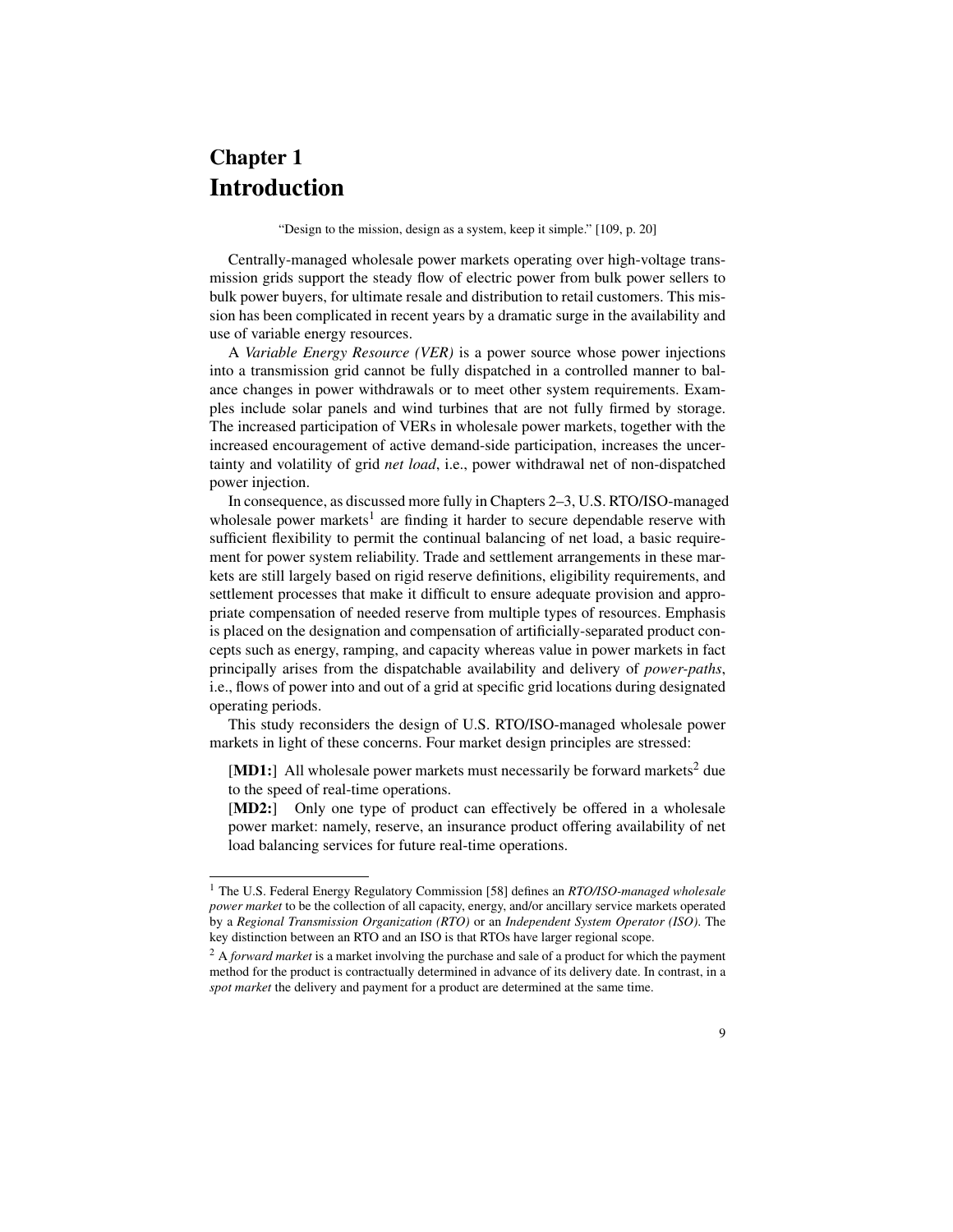[**MD3:**] Net load balancing services offered into wholesale power markets generally take the form of power-paths that can be dispatched at specific grid locations over time. $3$ 

[MD4:] All dispatchable resources should be permitted to compete for the provision of power-paths in wholesale power markets without regard for irrelevant underlying technological differences.

A *swing-contract market design* is proposed that is in accordance with principles MD1-MD4. This design envisions an ISO-managed wholesale power market M(T) organized as a reserve market for some designated future operating period T. Reserve consists of dispatchable power-paths for period T. As illustrated in Fig. 1.1, a *power-path* for period T refers to a sequence of power injections and/or withdrawals at a single designated grid location during period  $T<sup>4</sup>$  Dispatchable resources offer reserve (dispatchable power-paths) into M(T) by means of "swing contracts."



Fig. 1.1 One of many possible power-paths that a dispatchable resource with swing (flexibility) in down/up ramping and power amplitude could be signaled to deliver at its grid location during operating period  $T = [t^s, t^e]$ .

More precisely, as carefully explained in Chapter 4, a *swing contract* SC*<sup>m</sup>* issued by a dispatchable resource *m* is a reserve contract that *m* can offer into a swing-contract market M(T) in either firm or option form.<sup>5</sup>  $SC_m$  consists of four

<sup>3</sup> As discussed in [46, 59], *primary frequency response* is synchronized reserve capacity that autonomously responds to changes in system frequency; consequently, it is not dispatched. The provision and compensation of primary frequency response is not considered in the current study.

<sup>4</sup> Since a power-path refers to the injection and/or withdrawal of power at a single grid location over time, a power-path is characterized without reference to spatial transmission. As illustrated in Fig. 1.1, power-paths can be depicted in a time-power plane.

<sup>5</sup> As explained more fully in Chapter 4, a *firm contract* is a non-contingent contract that imposes obligations on both the issuer and the holder. An *option contract* is a contingent contract that gives the holder the right, but not the obligation, to exercise the contract at one or more contractually specified exercise times. The exercise of an option contract converts it into a firm contract.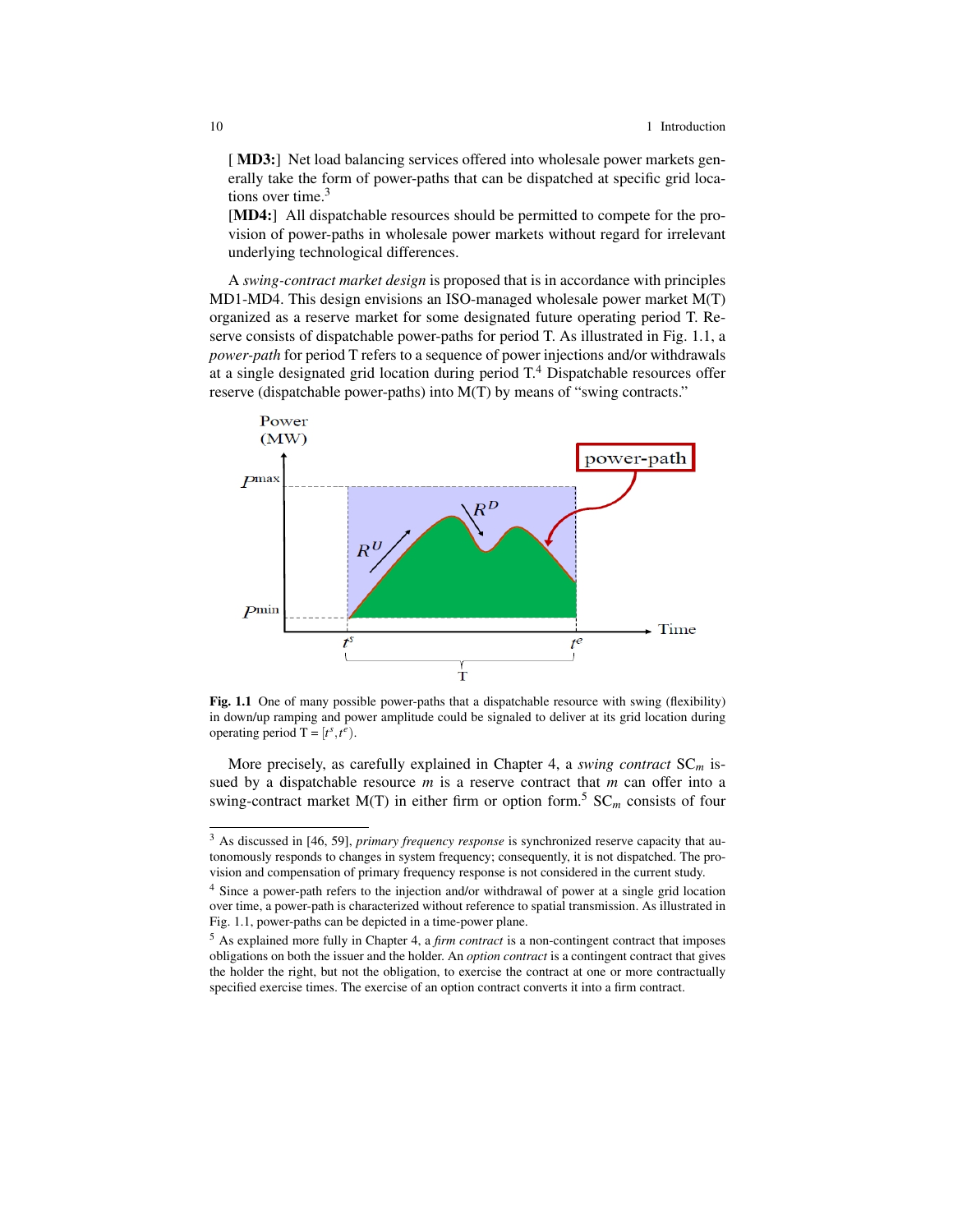#### 1 Introduction 11

components, each specified by *m*: (i) an offer price  $\alpha_m$ ; (ii) an exercise set  $\mathbb{T}_m^{\text{ex}}$ ; (iii) a physically characterized set PP*<sup>m</sup>* of power *paths* for period T, each of which *m* could feasibly deliver at a designated grid location during T in response to dispatch signals; and (iv) a performance payment method  $\phi_m$ .

If  $SC_m$  is cleared, the offer price  $\alpha_m$  (if positive) is paid to *m* either directly or in amortized payment-schedule form. The offer price thus permits *m* to *cover ex ante* any cost that *m* would have to incur to ensure the *availability* of the power-paths in  $\mathbb{PP}_m$ . This availability cost could include capital investment cost, start-up cost, noload cost, and opportunity cost. The exercise set  $\mathbb{T}_m^{\text{ex}}$  consists of designated times between the close of  $M(T)$  and the start of T at which the ISO can exercise  $SC_m$ , assuming  $SC<sub>m</sub>$  has been cleared. The form of this exercise set determines whether  $SC_m$  is a firm contract or a type of option contract.<sup>6</sup>

The dispatchable power-paths in  $\mathbb{PP}_m$  are characterized in terms of attributes such as delivery location, start-time, minimum down/up time, active and reactive power limits, ramp-rate limits, duration limits, and energy capacity. The precise specification of these attributes determines the degree of swing (flexibility) in *m*'s offered reserve. Finally, the performance payment method φ*<sup>m</sup>* permits resource *m* to *recover ex post* any cost that *m* incurs for verified period-T service *performance*, i.e., for the verified period-T delivery of a power-path in  $\mathbb{PP}_m$  in response to dispatch signals. This performance cost could include fuel cost, labor cost, transmission service charges, and machinery wear and tear caused by fast ramping.

*Reserve offers* submitted into M(T) take the form of portfolios of swing contracts offered by dispatchable resources for operating period T. These dispatchable resources can include generators, distributed-resource aggregators, and storage facilities. Reserve offers in firm form effectively constitute regulation reserve whereas reserve offers in option form effectively constitute contingency or planning reserve.

As demonstrated in Chapter 5, these reserve offers can take the standard supplyoffer forms required by current U.S. RTO/ISO-managed wholesale power markets. Examples include: must-run energy blocks; hourly step-function power supply schedules with a separate price designated for each power-step; and power selfscheduled by power traders to secure needed transmission support for the power outcomes of privately negotiated physically covered bilateral contracts.

However, as is also demonstrated in Chapter 5, the general formulation of a swing contract can accommodate reserve offers with a much broader range of offered attributes than envisioned in these standard supply offer forms. Moreover, the issuer *m* of a swing contract  $SC_m$  can use the performance payment method  $\phi_m$  included in SC*<sup>m</sup>* to specify *m*'s required compensation ex post for dynamic aspects of a delivered power-path, such as ramping, duration, and reactive power support, as well as static aspects such as total delivered energy.

*Reserve bids* submitted into a swing-contract market M(T) take the form of pricesensitive and/or fixed demands for power-path delivery during operating period T. Reserve bids can be submitted by load-serving entities to service the forecasted loads of their customers during T, and by power traders who need to self-schedule

<sup>6</sup> As will be clarified in Section 4.3, standard types of option contracts are distinguished by the number and positioning of their exercise times.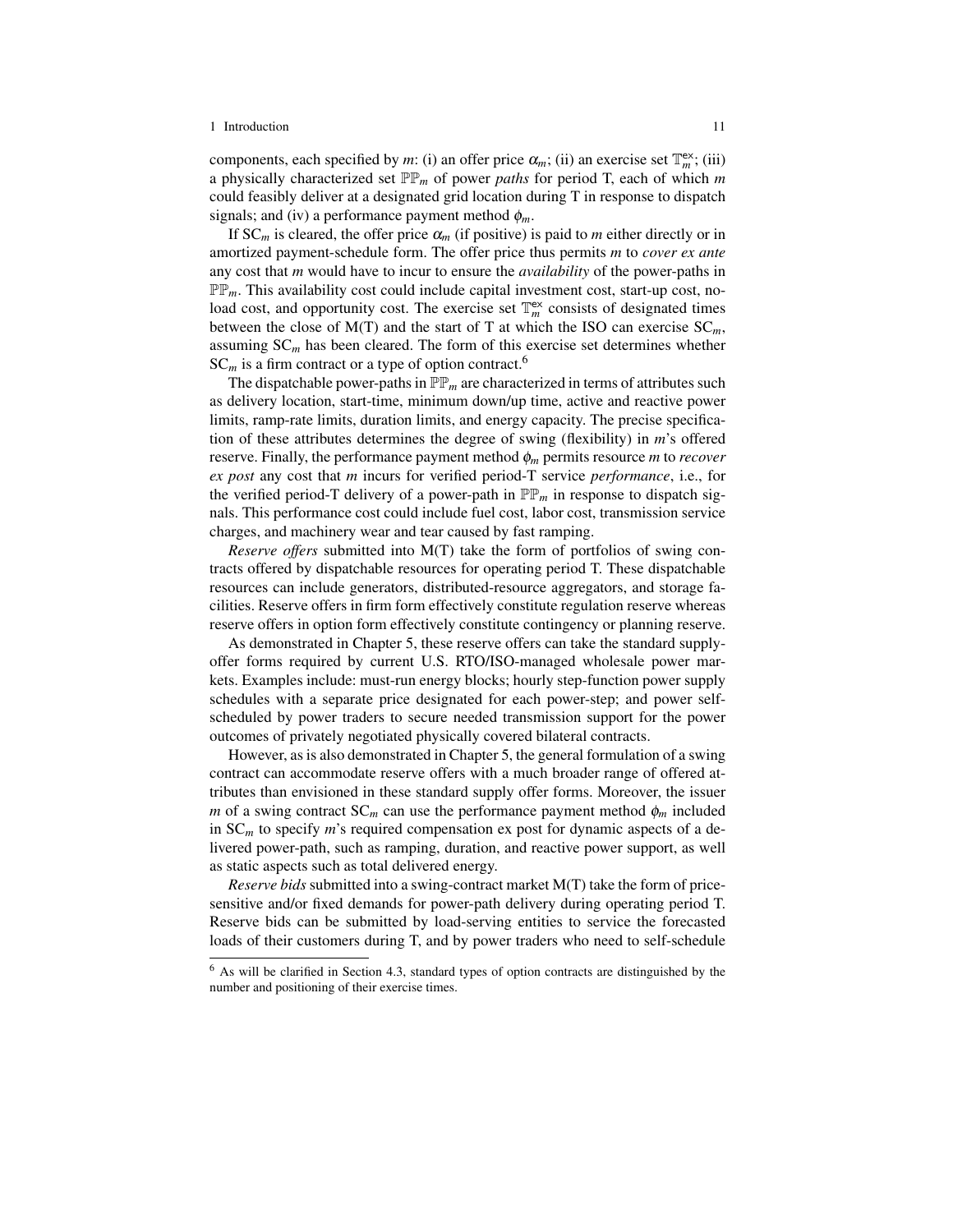the power outcomes of privately negotiated physically covered bilateral contracts in order to secure needed transmission support.

As detailed in Chapters 6–9, an ISO managing a swing-contract market M(T) solves a contract-clearing optimization problem to determine which reserve offers and price-sensitive reserve bids to clear for operating period T. The objective of the ISO is to maximize the expected total net benefit of the market participants, conditional on initial state conditions and subject to system constraints.

Total net benefit consists of total benefit net of total avoidable cost. The system constraints include power balance, transmission line, and reserve constraints. These constraints incorporate, as exogenous inputs: (i) all fixed demands; (ii) all forecasts for non-dispatched power injection; (iii) all of the power-path attributes included by dispatchable resources in their reserve offers; and (iv) system-wide and zonal reserve requirements set by the ISO to ensure coverage of net load uncertainty sets as a robust means of protection against net load forecast errors.

The ISO functions as a clearing house for M(T), collecting payments and overseeing payouts to market participants. However, the ISO does not have any financial stake in market operations. To maintain this independent status, all net reserve cost<sup>7</sup> and transmission service cost incurred through market operations are passed through to market participants. Net reserve cost is allocated across market participants based on the relative volatility and size of their net must-service load.<sup>8</sup> Transmission service cost is allocated across market participants based on the power imbalance<sup>9</sup> at their grid locations.

More generally, Chapter 10 proposes a *linked* collection of swing-contract markets whose look-ahead horizons for designated future operating periods can range in duration from multiple years to minutes. The linkage among these markets is achieved by having the reserve offers and price-sensitive reserve bids cleared in earlier markets be carried forward on the books of the ISO as a portfolio of contracts that can be adaptively updated in subsequent markets. This linkage facilitates reserve procurement by permitting a successively refined understanding of resource availability and system conditions for future operating periods.

The key features of this *Linked Swing-Contract Market Design* in comparison with current U.S. RTO/ISO-managed wholesale power market designs, elaborated in Chapters 10–15, are summarized below:

- permits the robust-control management of uncertain net load
- handles uncertain net load by ensuring flexible dependable reserve supply
- eliminates the need for detailed net load scenario specifications
- facilitates a level playing field for resource participation

<sup>7</sup> *Net reserve cost* is reserve procurement cost net of any price payments for cleared price-sensitive reserve bids and net of any penalty payments for real-time deviations from dispatch signals.

<sup>8</sup> The *net must-service load* of a market participant at a particular grid location is the amount of its non-dispatched power withdrawal at that location, if any, minus the amount of its non-dispatched power injection at that location, if any.

<sup>9</sup> *Power imbalance* is said to occur at a particular bus in a transmission grid if there is a non-zero net power injection at this bus that requires the transmission of power to or from other buses in order to ensure power balance across the transmission grid as a whole.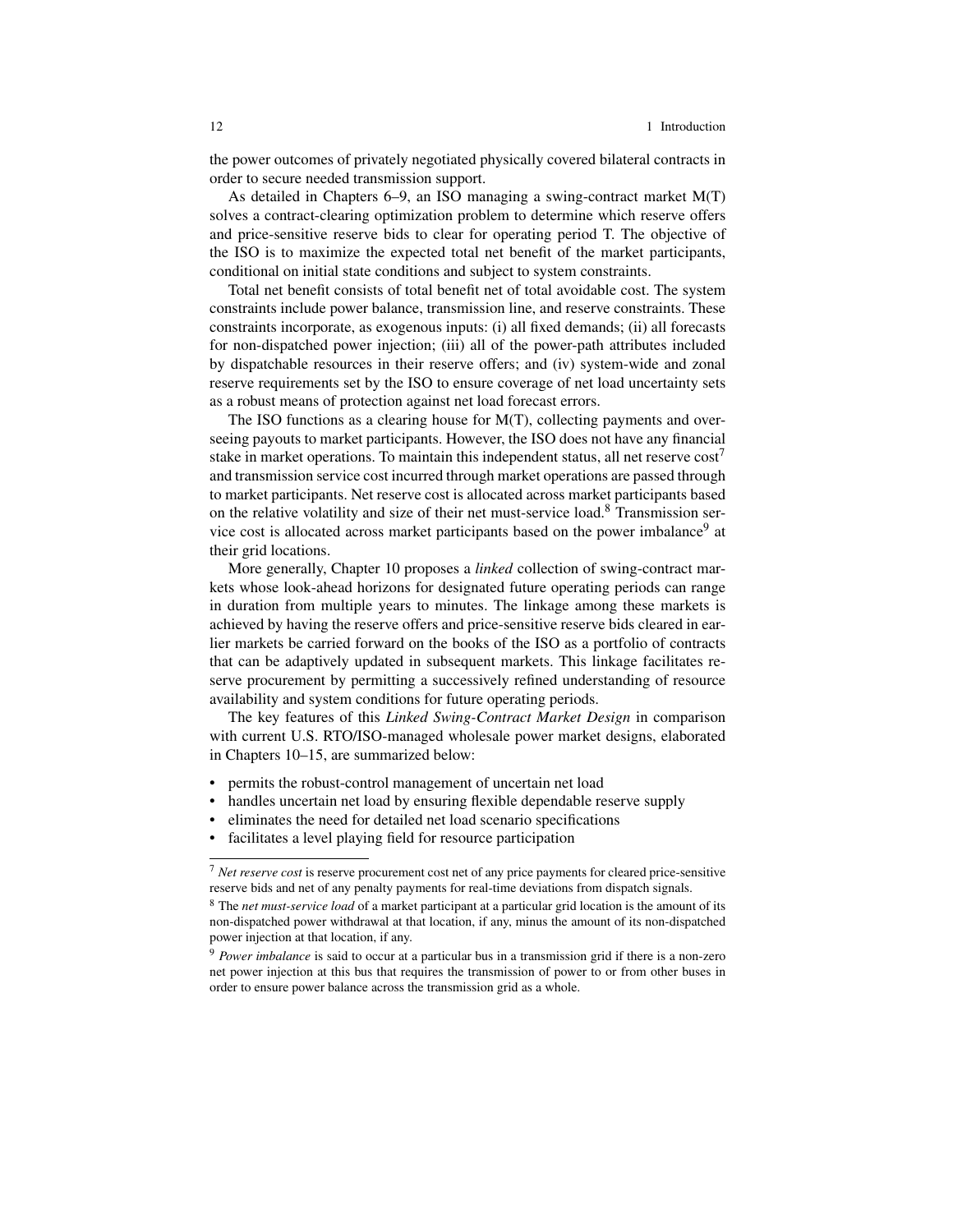#### 1 Introduction 13

- recognizes the forward nature of wholesale power markets
- recognizes all offered product in these forward markets is a form of reserve
- identifies reserve as dispatchable power-paths available for future operations
- requires resources to internally manage commitment and capacity constraints
- permits co-optimization across a wide range of reserve attributes
- ensures settlement time-consistency through two-part pricing
- compensates reserve availability ex ante and reserve deployment ex post
- permits resource owners to cover ex ante their full costs of availability
- permits resource owners to recover ex post their full real-time performance costs
- eliminates the need for out-of-market payment adjustments
- provides system operators with real-time flexibility for net load balancing
- encourages close following of dispatch signals through performance incentives
- reduces the complexity of market rules

Chapter 16 considers how current U.S. RTO/ISO-managed day-ahead markets could gradually transition to a swing-contract market design. As shown, a swing contract submitted by a dispatchable resource into a day-ahead market can in principle be incorporated as follows. First, the swing-contract's offer price and performance payment method can be incorporated into the objective function for the optimization used by the RTO/ISO to solve for generator unit commitments and scheduled dispatch levels for next-day operations. Second, the power-path attributes designated by this swing contract can be incorporated into the system constraints for this optimization.

However, in order for this incorporation to result in accurate merit-order dispatch for next-day operations, the optimization would have to account *fully* for the expected total net benefit associated with each possible configuration of generator unit commitments and scheduled dispatch levels. At present this is not the case. For example, the unit commitment costs appearing in the objective function typically cover (at most) the start-up, no-load, and minimum-run costs of generators, not their full availability costs. Also, voltage limits are typically not included among the system constraints, thus preventing consideration of the benefits provided by offered voltage-support services. In consequence, swing contracts offering diverse dispatchable power-paths, with explicit offer prices and performance payment methods ensuring full coverage of availability and performance costs, could be incorrectly omitted from the merit-order dispatch stack on the grounds they are too costly.

To illustrate what might be done to address this issue, Chapter 16 presents an extended day-ahead market optimization in complete analytical form that permits a fuller range of costs to be incorporated in the objective function. It is shown, explicitly, how swing contracts offering dispatchable power-paths with swing (flexibility) in power amplitude and ramp rate can be incorporated into this extended optimization along with standard types of supply offers while still retaining a mixed-integer linear programming formulation. The solution of this extended optimization results in an accurate merit-order dispatch stack.

Chapters 17–18 explore swing-contract support for integrated transmission and distribution system operations; see Fig. 1.2. Special attention is focused on the possibility that *Independent Distribution System Operators (IDSOs)*, functioning in dis-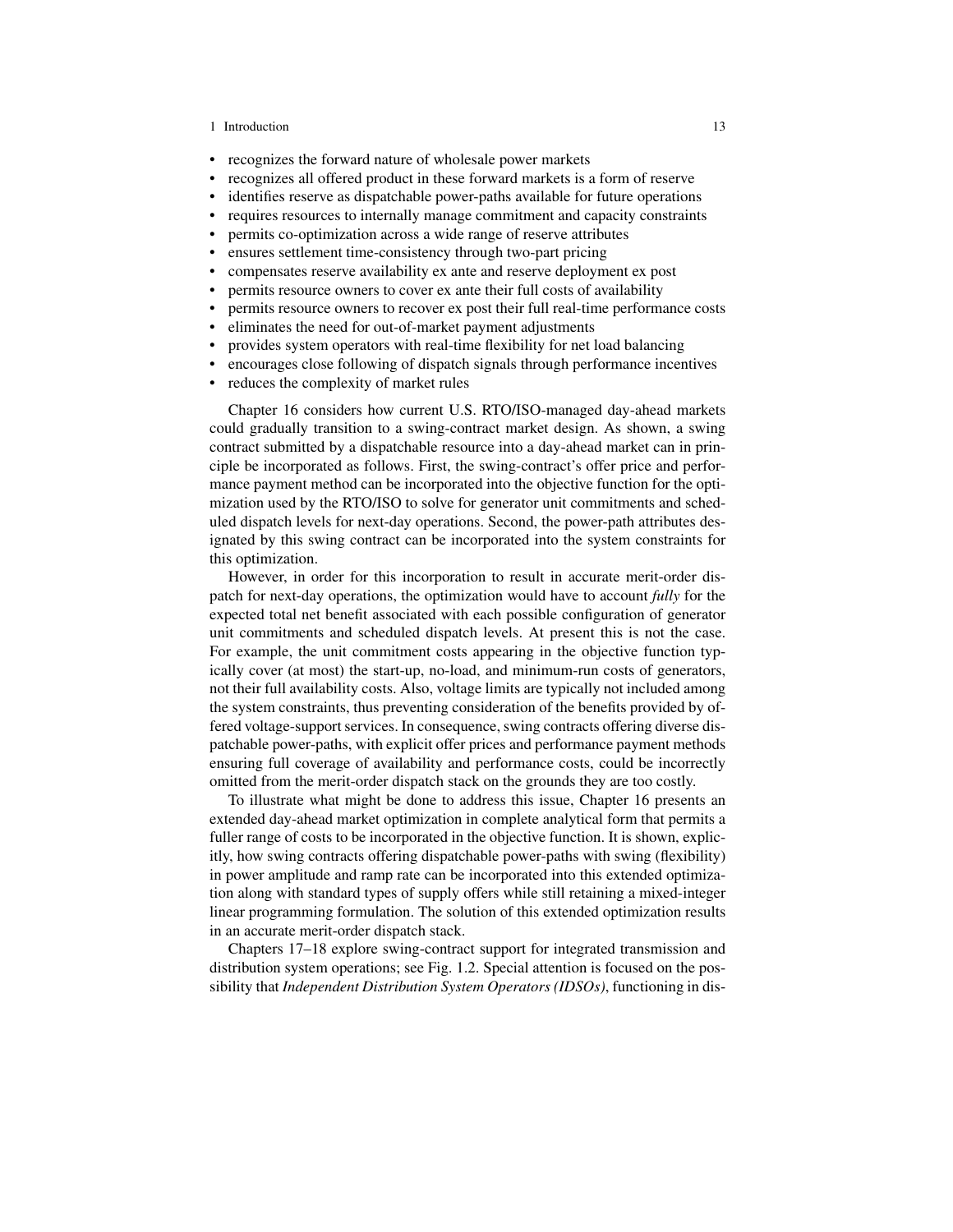

Fig. 1.2 Illustration of an integrated transmission and distribution system.

tribution systems as grid-edge resource aggregators, $^{10}$  could use swing contracts to facilitate their participation in transmission systems as reserve providers as well as load-serving entities. The reserve provision of an IDSO could take the form of swing contracts offering the availability of dispatchable power-paths harnessed from grid-edge resources in return for appropriate compensation. This IDSO participation would permit retail customer interests to be more directly and completely represented at the wholesale power market table.

Potential future research directions are outlined in Chapter 19, and concluding remarks are given in Chapter 20. Glossaries and nomenclature tables for terms used to describe market operations in both standard and swing-contract forms are provided in Chapter 21.

<sup>&</sup>lt;sup>10</sup> In this study, a grid-edge resource is defined to be any entity capable of power usage and/or power output that is directly connected to a distribution grid. A grid-edge resource aggregator is any entity that manages power usage, power supply, and/or ancillary service provision for a collection of grid-edge resources.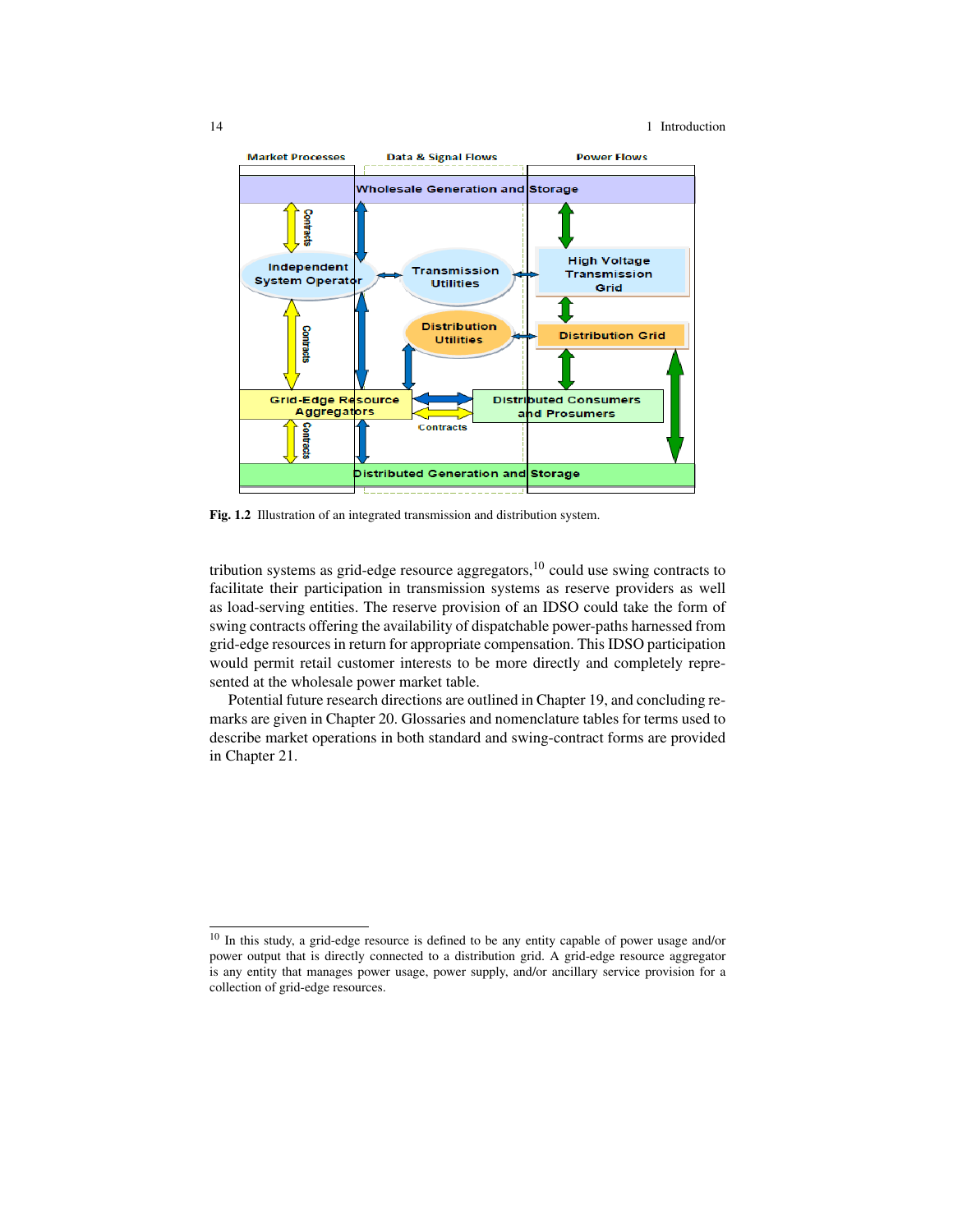- 1. Abani, AO, Hary, N, Saguan, M, Rious, V (2016) Risk aversion and generation adequacy in liberalized electricity markets: Benefits of capacity markets. 13th International Conference on the European Energy Market (EEM), pp. 1-5.
	- https://doi.org/10.1016/j.enpol.2017.10.008
- 2. Abrishambaf, O, Lezama, F, Faria, P, Vale, Z (2019) Towards transactive systems: An analysis on current trends. Energy Strategy Reviews 26(100418), Open Access.
- https://doi.org/10.1016/j.esr.2019.100418
- 3. Alderete, GB (2005) Alternative models to analyze market power and financial transmission rights in electricity markets. PhD Thesis, Electrical and Computer Engineering, University of Waterloo, Canada.
- 4. Ausubel, LM, Cramton, P (2010) Using forward markets to improve electricity market design. Utility Policy 18, 195-200. https://doi.org/10.1016/j.jup.2010.05.004
- 5. Baldick, R (2006) Applied Optimization: Formulation and Algorithms for Engineering Systems. Cambridge University Press, Cambridge, UK.
- 6. Battula, S (2020) Transactive energy system design for integrated transmission and distribution systems. PhD Thesis (in preparation), Iowa State University, Ames, IA.
- 7. Battula, S, Tesfatsion, L, McDermott, TE (2020) An ERCOT test system for market design studies. Applied Energy 275, October. DOI: 10.1016/j.apenergy.2020.115182
- 8. Battula, S, Tesfatsion, L, Wang, Z (2020) A customer-centric approach to bid-based transactive energy system design. IEEE Transactions on Smart Grid 11(6), 4996-5008. DOI: 10.1109/TSG.2020.3008611
- 9. Baumol, WJ, Panzar, JC, Willig, RD (1982) Contestable Markets and the Theory of Industry Structure. Harcourt Brace Jovanovich, Inc. New York, NT.
- 10. Benjamin, R (2010) A further inquiry into Financial Transmission Right properties, Report, Round Table Group, Inc., February.
- 11. Bertsimas, D, Litvinov, E., Sun, XA, Zhao, J., Zheng, T (2013) Adaptive robust optimization for the security constrained unit commitment problem, IEEE Transactions on Power Systems 28(1) (February), 52-63.
- 12. Bhagwat, PC, de Vries, LJ, Hobbs, BF (2016) Expert survey on capacity markets in the US: Lessons for the EU. Utility Policy 38, 11-17.
	- http://doi.org/10.1016/j.jup.2015.11.005
- 13. Bidwell, M (2005) Reliability options: A market-oriented approach to long-term adequacy. The Electricity Journal 18(5), 11-25.
- 14. Birge, J, Hortaçsu, A, Mercadal, I, Pavlin, M (2017) Limits to arbitrage in electricity markets: A case study of MISO, CEEPR WP 2017-003, MIT Center for Energy and Environmental Policy Research (CEEPR) Working Paper Series, January.
- 15. Birk, M, Chaves-Ávila, JP, Gómez, T, Tabors, R (2017) TSO/DSO coordination in a context of distributed energy resource penetration, CEEPR WP 2017-017, MIT Center for Energy and Environmental Policy Research, October.
- 16. Bjørndal, E, Bjørndal, M, Midthun, K, Tomasgard, A (2018) Stochastic electricity dispatch: A challenge for market design. Energy 150 (May), 992-1005. https://doi.org/10.1016/j.energy.2018.02.055
- 17. Bublitz, A, Keles, D, Zimmermann, F, Fraunholz, C, Fichtner, W (2019) A survey on electricity market design: Insights from theory and real-world implementations of capacity remuneration mechanisms. Energy Economics 80, 1059-1078.

https://doi.org/10.1016/j.eneco.2019.01.030

- 18. Bunn, D (2004) Structural and behavioural foundations of competitive electricity prices. Introduction (pp. 1-17) in: Bunn, D, Ed. Modelling Prices in Competitive Electricity Markets. John Wiley & Sons.
- 19. Burger, S, Chaves-Ávila, JP, Batlle, C. Perez-Arriaga, IJ (2017) A review of the value of ag- ´ gregators in electricity systems. Renewable and Sustainable Energy Reviews 77, 395-405.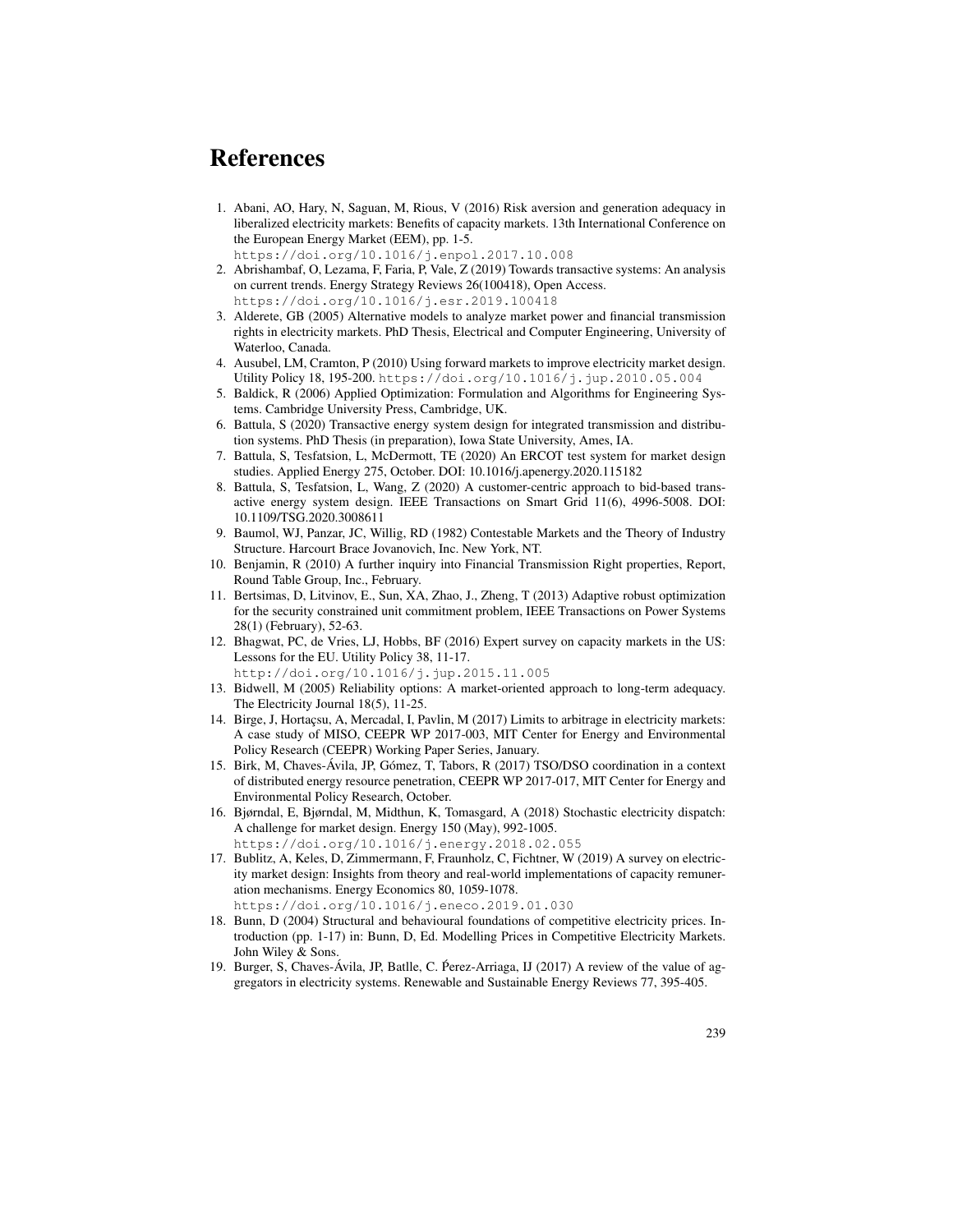- 20. Bushnell, JB (2013) JP Morgan and market complexity. Energy Economics Exchange Blog. Online: http://energyathaas.wordpress.com/2013/08/12/jp-morgan-and-market-complexity
- 21. Bushnell, JB, Harvey, SM, Hobbs, BF (2012) Opinion on Pay for Performance: FERC Order 755. Members of the Market Surveillance Committee of the California ISO.
- 22. Byers, C, Levin, T, Botterud, A (2018) Capacity market design and renewable energy: Performance incentives, qualifying capacity, and demand curves. Electricity Journal 31, 65-74. https://doi.org/10.1016/j.tej.2018.01.006
- 23. CAISO (2004) Transmission Economic Assessment Methodology, California Independent System Operator (CAISO), June 2004. http://www.caiso.com/docs/2004/06/03/2004060313241622985.pdf
- 24. CAISO (2009) Market Optimization Details. Technical Bulletin 2009-06-05, California ISO, Revised November 19.
- 25. CAISO (2019a) California Independent System Operator (CAISO) Homepage. http://www.caiso.com/
- 26. CAISO (2019b) Price performance in the CAISO's energy markets. White Paper, California Independent System Operator, April 3.
- http://www.caiso.com/Documents/WhitePaper-PricePerformanceAnalysis-Apr3-2019.pdf 27. CAISO (2019c) Business Practice Manual for Market Instruments, California Independent

System Operator (CAISO), Version 53, Last Revised: May 2.

- 28. Caramanis, MC, Bohn, RE, Schweppe, FC (1987) System security control and optimal pricing of electricity. Electric Power Energy Systems 9, 217-224.
- 29. Carpentier, P, Chancelier, JP, Cohen, G, de Lara, M, Girardeau, P (2012) Dynamic consistency for stochastic optimal control problems. Annals of Operations Research 200(1), 247-263.
- 30. Carrión, M, Arroyo, J (2006) A computationally efficient mixed-integer linear formulation for the thermal unit commitment problem, IEEE Trans. on Power Systems 21(3), 1371-1378.
- 31. Chao, HP (2019) Incentives for efficient pricing mechanisms in markets with non-convexities. Journal of Regulatory Economics 56(1), August, 33-58.
- 32. Chao, HP, Wilson, R (2002) Multi-dimensional procurement auctions for power reserves: Robust-incentive compatible scoring and settlement rules. Journal of Regulatory Economics 22(2), 161-183.
- 33. Chao, HP, Wilson, R (2004) Resource adequacy and market power mitigation via option contacts. EPRI Report, March, Electric Power Research Institute, Palo Alto, CA.
- 34. Chipman, JS, Hurwicz, L, Richter, MK, Sonnenschein, HF, Eds (1971) Preferences, Utility and Demand. Harcourt Brace Jovanovich, New York, NY.
- 35. Ciraci, S, Daily, J, Fuller, J, Fisher, A, Marinovici, L, Agarwal, K (2014) FNCS: A framework for power system and communication networks co-simulation. In: *Symposium on Theory of Modeling and Simulation*, ACM, San Diego, CA USA.
- 36. Conejo, AJ, Contreras, J, Lima, DA, Padilha-Feltrin, A (2007) Z<sub>bus</sub> transmission network cost allocation, IEEE Transactions on Power Systems 22(1), February, 342-349.
- 37. Cramton, P (2017) Electricity market design. Oxford Rev. of Economic Policy 33(4), 589-612.
- 38. Cramton, P, Ockenfels, A (2012). Economics and design of capacity markets for the power Sector. Zeitschrift für Energiewirtschaft 36(2), 113-134.
- 39. Dahlke, S (2012) Grid-scale energy storage for integrating renewable energy: Updates on FERC Order 755 and DOE-funded demonstration projects. Environmental Studies Student Work. Paper 1. http://digitalcommons.csbsju.edu/environmental\_studies\_students/1
- 40. De Martini, P, Kristov, L (2015) Planning, market design, operation and oversight. Berkeley Lab, Report No. 2, LBNL-100397, October.
- 41. Deaton, A, Muellbauer, J (1980) Economics and Consumer Behavior. Cambridge University Press, Cambridge, UK.
- 42. Deng, SJ, Oren, SS (2006) Electricity derivatives and risk management. Energy 31, 940-953.
- 43. DOE (2011) DOE Technology Readiness Assessment Guide. Office of Management, Department of Energy, DOE G 413.3-4A, September.
- 44. Ela, E, Milligan, M, Kirby, B (2011). Operating Reserves and Variable Generation, Technical Report NREL/TP-5500-51976, National Renewable Energy Laboratory (NREL), Golden, CO, April.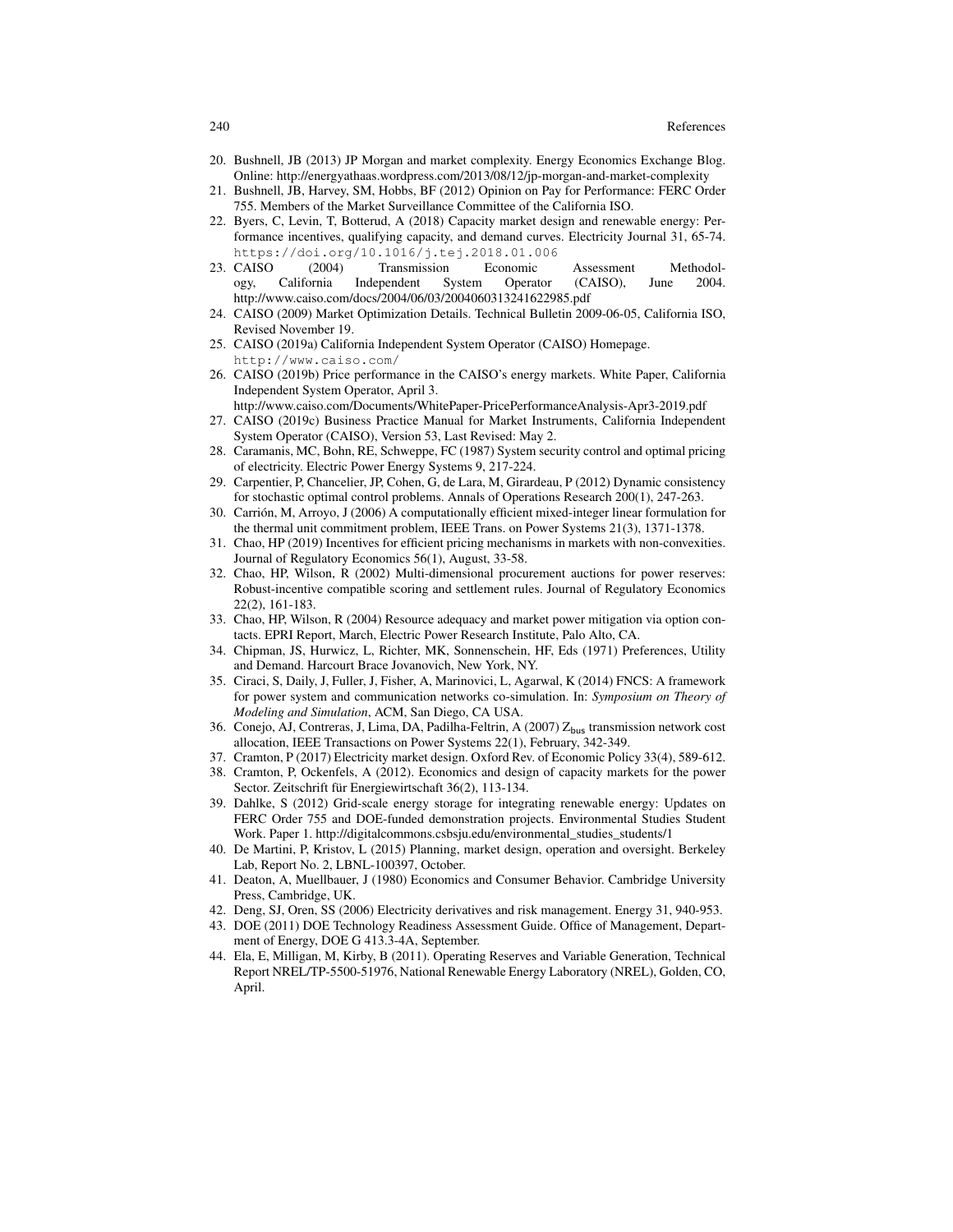- 45. Eldridge, B, O'Neill, R, Hobbs, BF (2018) Pricing in day-ahead electricity markets with nearoptimal unit commitment. Working Paper EPRG 1840, Energy Policy Research Group, Cambridge Judge Business School, University of Cambridge, UK.
- 46. Ellison, JF, Tesfatsion, LS, Loose, VW, Byrne, RH (2012) A Survey of Operating Reserve Markets in U.S. ISO/RTO-Managed Electric Energy Regions. Sandia National Laboratories Report (SAND2012-1000), September.
- 47. ERCOT (2017) Nodal 101, Electric Reliability Council of Texas (ERCOT), Course Modules 1-6. http://www.ercot.com/mktrules/nprotocols/current
- 48. ERCOT (2018) Market Information. Electric Reliability Council of Texas (ERCOT). http://www.ercot.com/mktinfo
- 49. ERCOT (2019a) Nodal Protocols. Section 4: Day-Ahead Operations, Electric Reliability Council of Texas (ERCOT), May 1.
- 50. ERCOT (2019b) Nodal Protocols. Section 6: Adjustment Period and Real-time Operations. Electric Reliability Council of Texas (ERCOT), January 1.
- 51. ERCOT (2019c) Grid Information. Electric Reliability Council of Texas (ERCOT). http://www.ercot.com/gridinfo/
- 52. FERC (2003) Notice of White Paper, U.S. Federal Energy Regulatory Commission (FERC), April 28.
- 53. FERC (2008) Assessment of demand response and advanced metering, Staff Report, U.S. Federal Energy Regulatory Commission (FERC), December.
- 54. FERC (2011) Frequency Regulation Compensation in Organized Wholesale Power Markets. U.S. Federal Energy Regulatory Commission (FERC) Final Rule, Order No. 755, October 20.
- 55. FERC (2015) Energy Primer: A Handbook of Energy Market Basics. U.S. Federal Energy Regulatory Commission (FERC), November.
- 56. FERC (2016a) Offer Caps in Markets Operated by Regional Transmission Organizations and Independent System Operators, U.S. Federal Energy Regulatory Commission (FERC), Final Rule, Order No. 831, Nov. 17
- 57. FERC (2016b) Fast-Start Pricing Operated in Markets Operated by Regional Transmission Organizations and Independent System Operators. U.S. Federal Energy Regulatory Commission (FERC), Notice of Proposed Rule-Making, Docket No. RM17-3-000, Dec. 15.
- 58. FERC (2018a) Electric Storage Participation in Markets Operated by Regional Transmission Organizations and Independent System Operators. U.S. Federal Energy Regulatory Commission (FERC). Final Rule, Order No. 841. February 15th.
- 59. FERC (2018b) Essential Reliability Services and the Evolving Bulk-Power System: Primary Frequency Response. U.S. Federal Energy Regulatory Commission (FERC), Final Rule, Order No. 842, February 15th.
- 60. FERC (2018c) Uplift Cost Allocation and Transparency in Markets Operated by Regional Transmission Organizations and Independent System Operators, U.S. Federal Energy Regulatory Commission (FERC), Final Rule, Order No. 844, April 25.
- 61. FERC (2019) Map of Regional Transmission Organizations and Independent System Operators, U.S. Federal Energy Regulatory Commission (FERC).
- 62. Fletcher, R (2000) Practical Methods of Optimization. Second Edition. John Wiley & Sons, Chichester, UK.
- 63. Geng, X, Xie, L (2017) Learning the LMP-Load Coupling from Data: A Support Vector Machine Based Approach. IEEE Transactions on Power Systems 32(2), March, 1127-1138.
- 64. Graves FC, Read EG, Hanser PQ, Earle RL (1998) One-part markets for electric power: Ensuring the benefits of competition. Chapter 7 (pp. 243-280) in: M. Ilic, F. Galiana, L. Fink (Eds.), Power Systems Restructuring. The Springer International Series in Engineering and Computer Science (Power Electronics and Power Systems). Springer, Boston, MA
- 65. Gribik, PR, Hogan, WW, Pope, SL (2007) Market-clearing electricity prices and energy uplift. Working Paper, John F. Kennedy School of Government, Harvard University, Cambridge, MA, December.
- 66. GridLAB-D (2018) GridLAB-D: The Next Generation Simulation Software. Homepage: http://www.gridlabd.org/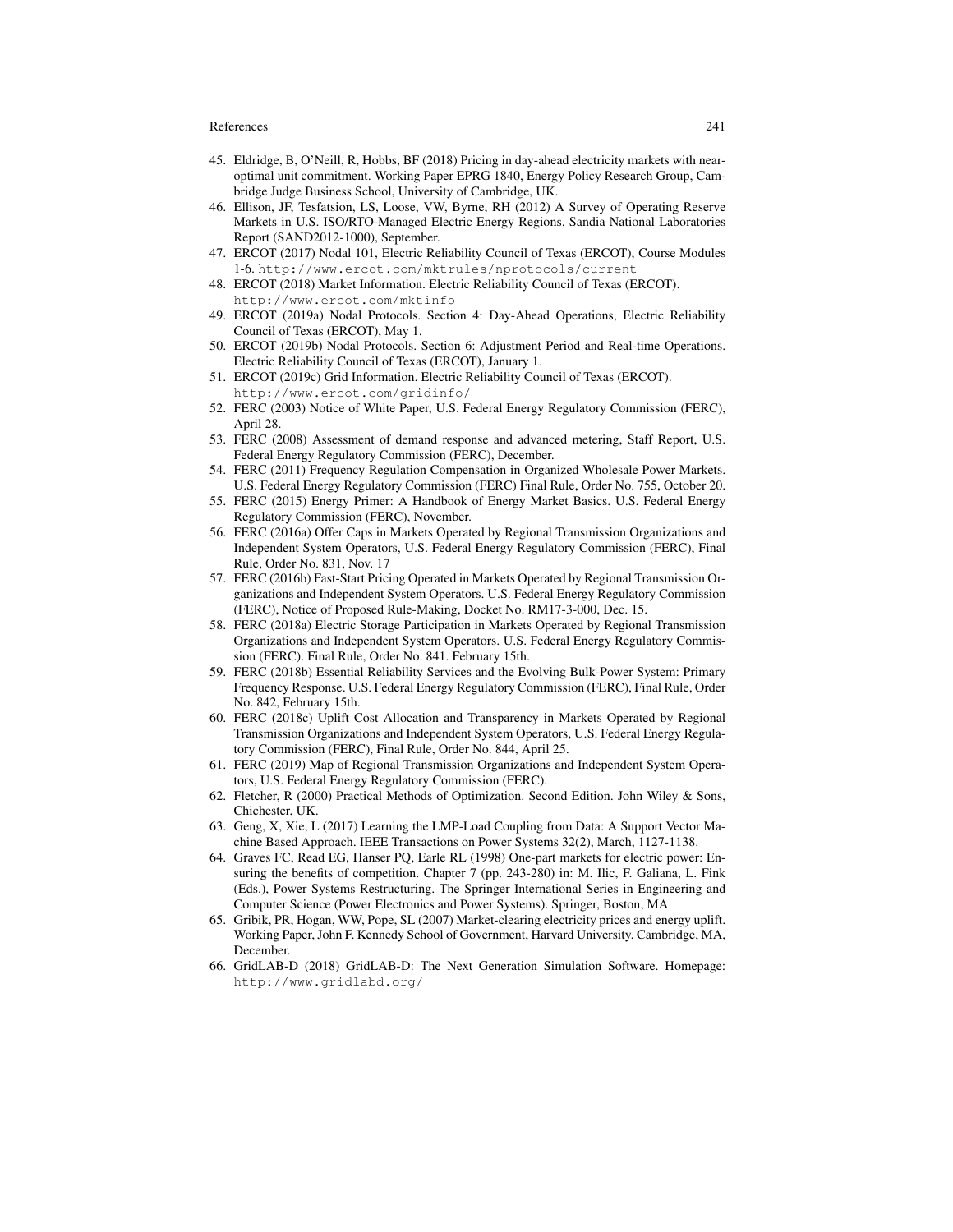- 67. GridLAB-D (2019) GridLAB-D House Object Documentation. http://gridlab-d.shoutwiki.com/wiki/House
- 68. GridWise Architecture Council (2015) GridWise Transactive Energy Framework Framework: Version 1.0. Pacific Northwest National Laboratory Report No. PNNL-22946.
- 69. Gross, G, Bompard, E (2004) Optimal power flow application issues in the pool paradigm, Electrical Power and Energy Systems 26, 787-796.
- 70. Haarbrücker, G, Kuhn, D (2009) Valuation of electricity swing options by multistage stochastic programming, Automatica 45, 889-899.
- 71. Hand, MM, Baldwin, S, DeMeo, E, Reilly, JM, Mai, T, Arent, D, Porro, G, Meshek, M, Sandor, D, eds (2012) Renewable Electricity Futures Study (4 vols.), National Renewable Energy Laboratory (NREL), NREL/TP-6A20-52409.
- 72. Hansen, J, Somani, A, Sun, Y, Zhang, Y (2016) Auction design for power markets based on standardized contracts for energy and reserves, in Proceedings of the IEEE Power and Energy Society General Meeting, Boston, MA, July. (electronic)
- 73. Hartman, D (2017) Refreshing price formation policy in wholesale power markets, R Street Policy Study No. 106, August.
- 74. Hausman, E, Hornby, R, Smith, A (2008) Bilateral Contracting in Deregulated Electricity Markets, Synapse Energy Economics, Inc., April.
- 75. Helman, U, Hobbs, BF, O'Neill, R (2008). The design of US wholesale energy and ancillary service auction markets: Theory and practice. Chapter 5 (pp. 179-243) in: Sioshansi, FP, Ed. Competitive Electricity Markets: Design, Implementation, and Performance, Elsevier Global Energy Policy and Economics Series.
- 76. Heo, DY, Tesfatsion, LS (2015a). Standardized contracts with swing for the market-supported procurement of energy and reserve: Illustrative examples. Working Paper No. 13018, Economics Working Paper Series, Iowa State University, Ames, IA. Original release: November 2013; Revised: June 2015. http://www2.econ.iastate.edu/tesfatsi/StandardizedContracts.HeoTesfatsion.WP13018.pdf
- 77. Heo, DY, Tesfatsion, LS (2015b) Facilitating appropriate compensation of electric energy and reserve through standardized contracts with swing. J. of Energy Markets 8(4), 93-121. https://doi.org/10.21314/JEM.2015.135
- 78. Hinman, C (2015) Pay for Performance Regulation (FERC Order 755) Updated with Year One Design Changes, California Independent System Operator (CAISO), February.
- 79. Hogan, M (2017) Follow the missing money: Ensuring reliability at least cost to consumers in the transition to a low-carbon power system. Electricity Journal 30, 55-61. https://doi.org/10.1016.j.tej.2016.12.006
- 80. Hogan, WW (1997) Reshaping the electricity industry. Unpublished working paper, Center
- for Business and Government, John F. Kennedy School of Government. Harvard University, Cambridge, MA, July 15.
- 81. Hogan, WW (2005) On an "energy only" electricity market design for resource adequacy. Unpublished working paper, Center for Business and Government, John F. Kennedy School of Government. Harvard University, Cambridge, MA. September 23.
- 82. Hogan, WW (2016) Electricity Market Design, Workshop on Optimization and Equilibrium in Energy Economics, Institute for Pure and Applied Mathematics (IPAM), University of Southern California, Los Angeles. January 13.
- 83. Hogan, WW, Pope, SL (2017) Priorities for the Evolution of an Energy-Only Electricity Market Design in ERCOT, Report, FTI Consulting, May. https://sites.hks.harvard.edu/fs/whogan/Hogan\_Pope\_ERCOT\_050917.pdf
- 84. Hsieh, E, Anderson, R (2017) Grid flexibility: The quiet revolution. Electricity J. 30, 1-8.
- 85. Hua, B, Schiro, DA, Zheng, T, Baldick, R, Litvinov, E (2019) Pricing in multi-interval realtime markets. IEEE Transactions on Power systems 34(4), July, 2696-2705. DOI: 10.1109/TPWRS.2019.2891541
- 86. Hurwicz, L (1973) The design of mechanisms for resource allocation. The American Economic Review 63(2), 1-30.
- 87. IEEE (2014) IEEE 123 Node Test Feeder. IEEE Distribution System Analysis Subcommittee. http://sites.ieee.org/pes-testfeeders/resources/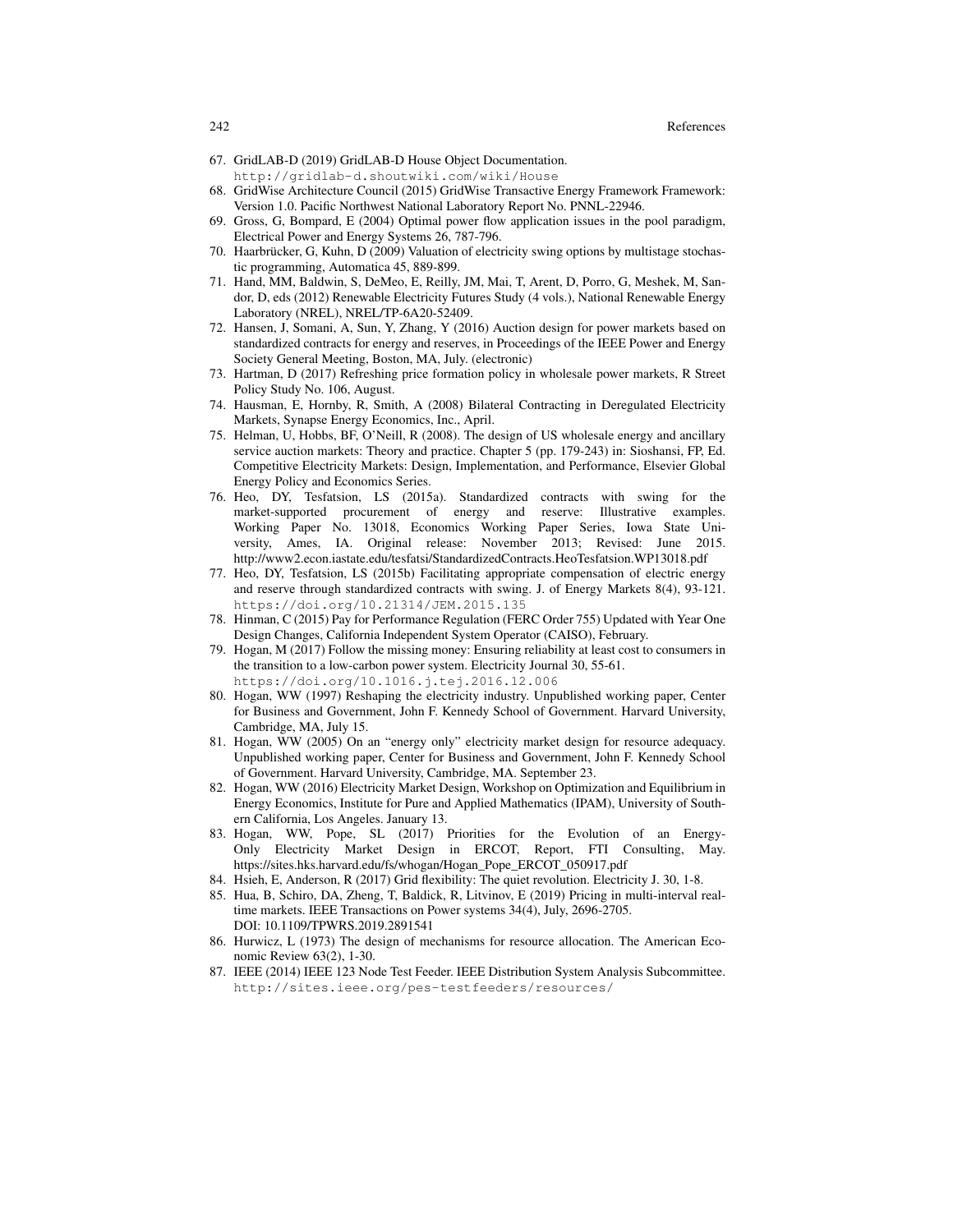- 88. Ilić, MD (2016) Toward a unified modeling and control for sustainable and resilient energy systems. Foundations and Trends in Electric Energy Systems 1(1), 1-141.
- 89. ISO-NE (2017) Annual Markets Report for 2016, Internal Market Monitor, ISO New England, Inc., May.
- 90. ISO-NE (2018) Independent System Operator of New England: Homepage. http://www.iso-ne.com/
- 91. ISO-NE (2019) Energy Security Improvements. ISO New England Discussion Paper, Version 1, April. https://www.iso-ne.com/static-assets/documents/2019/ 04/a00\_iso\_discussion\_paper\_energy\_security\_improvements.pdf
- 92. ITDProject, 2019. GitHub Household Formulation Code/Data Repository. ISU, Ames, IA. https://github.com/ITDProject/HouseholdFormulationRepository
- 93. Jain, K, Mahdian, M (2007) Cost-Sharing in Algorithmic Game Theory. Cambridge University Press, Cambridge, UK.
- 94. Jobs, S. (2005) Stanford Commencement Address, June 12.
- 95. Joskow, PL (2008) Capacity payments in imperfect electricity markets: Need and design. Utilities Policy 16(3), 159-170.
- 96. Joskow, P (2019) Challenges for wholesale electricity markets with intermittent renewable generation at scale: The U.S. experience, Oxford Review of Economic Policy 35(2), 291-331.
- 97. Kirschen, DS, Strbac, G (2018) Fundamentals of Power System Economics, Second Edition, John Wiley & Sons, New York, NY.
- 98. Klemperer, P (2004) *Auctions: Theory and Practice*, Princeton University Press, Princeton, NJ, 2004. http://www.nuff.ox.ac.uk/economics/papers/2004/W9/ AuctionsTheoryPractice.pdf
- 99. Kok, K (2013). The PowerMatcher: Smart coordination for the smart electricity grid, Siks Dissertation Series No. 2013-17, Dutch Research School for Information and Knowledge Systems, TNO, The Netherlands. http://dare.ubvu.vu.nl/handle/1871/43567
- 100. Krantz, DH, Luce, RD, Suppes, P, Tversky, A (1971) Foundations of Measurement, Vol. I. Academic Press, New York, NY.
- 101. Kreps, DM (1990). A Course in Microeconomic Theory. Princeton U. Press, Princeton, NJ.
- 102. Krishnamurthy, D, Li, W, Tesfatsion, L (2016). An 8-zone test system based on ISO New England data: Development and application, IEEE Transactions on Power Systems 31(1):234-246. Preprint: http://www2.econ.iastate.edu/tesfatsi/8ZoneISONETestSystem.RevisedAppendix.pdf
- 103. Kristov, L (2016) The electricity system in 2030: A history of the future. GO15 TSO/DSO Workshop, San Francisco, CA, April 13.
- 104. Kristov, L (2019) The bottom-up (r)evolution of the electric power system. IEEE Power & Energy Magazine, Vol. 17, No. 2, March/April, 42-49.
- 105. Kristov, L, De Martini, P (2014) 21st Century Electric Distribution System Operations. Unpublished report.
- 106. Kristov, L, De Martini, P, Taft, JD (2016) A tale of two visions. IEEE Power & Energy Magazine, Vol. 14, No. 3, May/June, 63-69.
- 107. Küster, KK, Aoki, AR, Lambert-Torres, G (2019) Transaction-based operation of electric distribution systems: A review. International Transactions on Electrical Energy Systems, December, Open Access: https://doi.org/10.1002/2050-7038.12194
- 108. Lally, J (2002). Financial transmission rights: Auction example. Section 6 in Financial Transmission Rights Draft 01-10-02, m-06 ed., ISO New England, Inc., January.
- 109. LANL (2015) Thinking inside the box, pp. 18-24 in 1663: The Los Alamos Science and Technology Magazine, October Issue, Los Alamos National Laboratory (LANL), Los Alamos, NM, USA.
- 110. Li, H, Sun, J, Tesfatsion, L (2008). Dynamic LMP response under alternative price-cap and price-sensitive demand scenarios. Proceedings of the IEEE Power and Energy Society General Meeting, Pittsburgh, PA, July (electronic).
- 111. Li, H, Sun, J, Tesfatsion, L (2009) Separation and volatility of locational marginal prices in restructured wholesale power markets. Working Paper No. 09009, Economics Working Paper Series, Iowa State University, Ames, IA.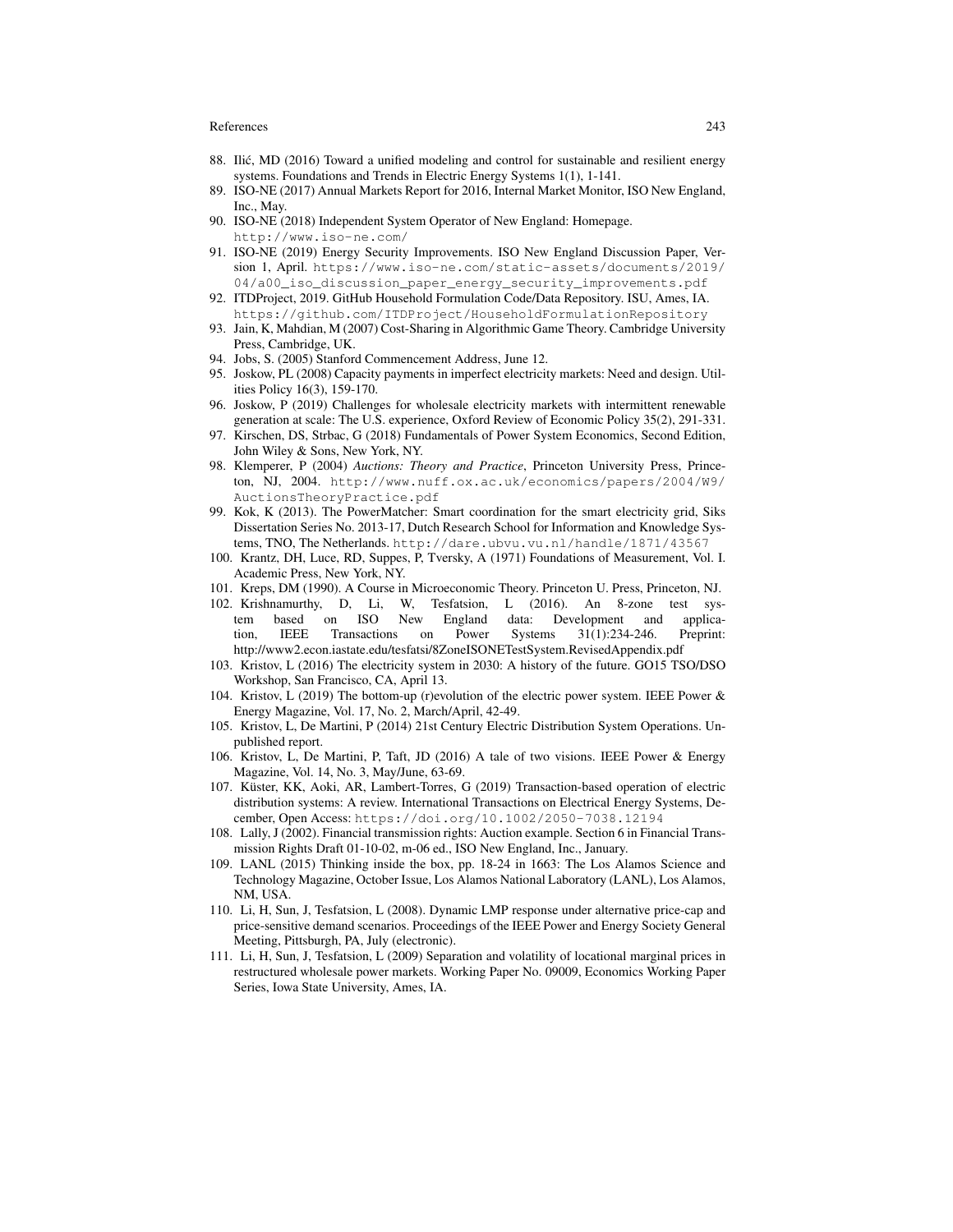- 112. Li, H, Tesfatsion, L (2011) ISO net surplus collection and allocation in wholesale power markets under locational marginal pricing, IEEE Trans. on Power Systems 26(2), 627-641.
- 113. Li, S, Lian, J, Conejo, A, Zhang, W (2019) Transactive Energy System: Market-Based Coordination of Distributed Energy Resources. arXiv:1908.03641v1 [math.OC], August 9.
- 114. Li, S, Zhang, W, Lian, J, Kalsi, K (2016) Market-based coordination of thermostatically controlled loads - Part I: A mechanism design formulation. IEEE Transactions on Power Systems 31(2), March, 1170-1178.
- 115. Li, W, Tesfatsion, L (2016) Market provision of flexible energy/reserve contracts: Optimization formulation. Proceedings of the IEEE Power and Energy Society General Meeting, Boston, MA, July. (electronic)
- 116. Li, W, Tesfatsion, L (2017) An 8-Zone ISO-NE Test System with Physically-Based Wind Power. Working Paper No. 17017, Economics Working Paper Series, ISU, Ames, IA, January. http://www2.econ.iastate.edu/tesfatsi/EightZoneISONETestSystemWithWind.LiTesfatsion.pdf
- 117. Li, W, Tesfatsion, L (2018) A swing-contract market design for flexible service provision in electric power systems, Chapter 5 (pp. 105-127) in: Meyn, S, Samad, T, Hiskens, I, Stoustrup, J (Eds.), Energy Markets and Responsive Grids: Modelling, Control, and Optimization, Vol. 162, IMA Volumes in Mathematics and its Applications, Springer.
- 118. Lima, DA, Padilha-Feltrin, A, Contreras, J (2009) An overview of network cost allocation methods. Electric Power Systems Research 79(5), May, 750-758.
- 119. Litvinov, E, Zhao, F, Zheng, T (2009) Alternative auction objectives and pricing schemes in short-term electricity markets, Proceedings of the IEEE Power and Energy Society General Meeting, Calgary, Canada, July.
- 120. Liu, H, Tesfatsion, L, Chowdhury, AA (2009) Derivation of locational marginal prices for restructured wholesale power markets. Journal of Energy Markets 2(1), 3-27.
- 121. Lorca, Á, Sun, XA, Litvinov, E, Zheng, T (2016) Multistage adaptive robust optimization for the unit commitment problem, Operations Research 64(1), 32-51.
- 122. Ma, S, Wang, Z, Tesfatsion, L (2019) Swing contracts with dynamic reserves for flexible service management, IEEE Transactions on Power Systems 34(5), 4024-4037. Preprint: http://www2.econ.iastate.edu/tesfatsi/SwingContractsWithDynamicReserves.MaEtAl.pdf
- 123. Ma, X, Chen, Y, Wan, J (2009) Midwest ISO Co-optimization based real-time dispatch and pricing of energy and ancillary services. Proceedings of the IEEE Power and Energy Society General Meeting. July (electronic).
- 124. Ma, X, Song, H, Hong, M, Wan, J, Chen, Y (2009) The security-constrained commitment and dispatch for Midwest ISO day-ahead co-optimized energy and ancillary service market. Proceedings of the IEEE Power and Energy Society General Meeting. July (electronic).
- 125. Marshall, A (1890) Principles of Economics, Macmillan and Co., Ltd, London.
- 126. Milgrom, P (2004) Putting Auction Theory to Work, Cambridge U. Press, Cambridge, UK.
- 127. Milligan, M, Frew, BA, Bloom, A, Ela, E. Botterud, A, Townsend, A, Levin T (2016) Wholesale electricity market design with increasing levels of renewable generation: Revenue sufficiency and long-run reliability, The Electricity Journal 29, 26-38.
- 128. MISO (2011) Dispatchable Intermittent Resource Workshop II, Midcontinent Independent System Operator (MISO). https://www.misoenergy.org/Library/Repository/Meeting Material/
- 129. MISO (2015) State of the Market Report 2014, Independent Market Monitor, Midcontinent Independent System Operator (MISO), June 17.
- 130. MISO (2018a) Midcontinent Independent System Operator (MISO) Homepage. https://www.misoenergy.org/
- 131. MISO (2018b), *Energy and Operating Reserve Markets*, Business Practices Manual BPM-002-r18, Midcontinent Independent System Operator (MISO). https://www.misoenergy.org/legal/business-practice-manuals/
- 132. Morales, JM, Conejo, A, Pérez-Ruiz, J (2009) Economic valuation of reserves in power systems with high penetration of wind power. IEEE Trans. on Power Systems 24(2), 900-910.
- 133. Moye, R, Meyn, S (2018) Redesign of U.S. electricity capacity markets, Chapter 4 (pp. 73- 104) in: S. Meyn, T. Samad, I. Hiskens, and J. Stoustrup (Eds.), Energy Markets and Responsive Grids: Modelling, Control, and Optimization, The IMA Volumes in Mathematics and its Applications Series, Vol. 162, Springer.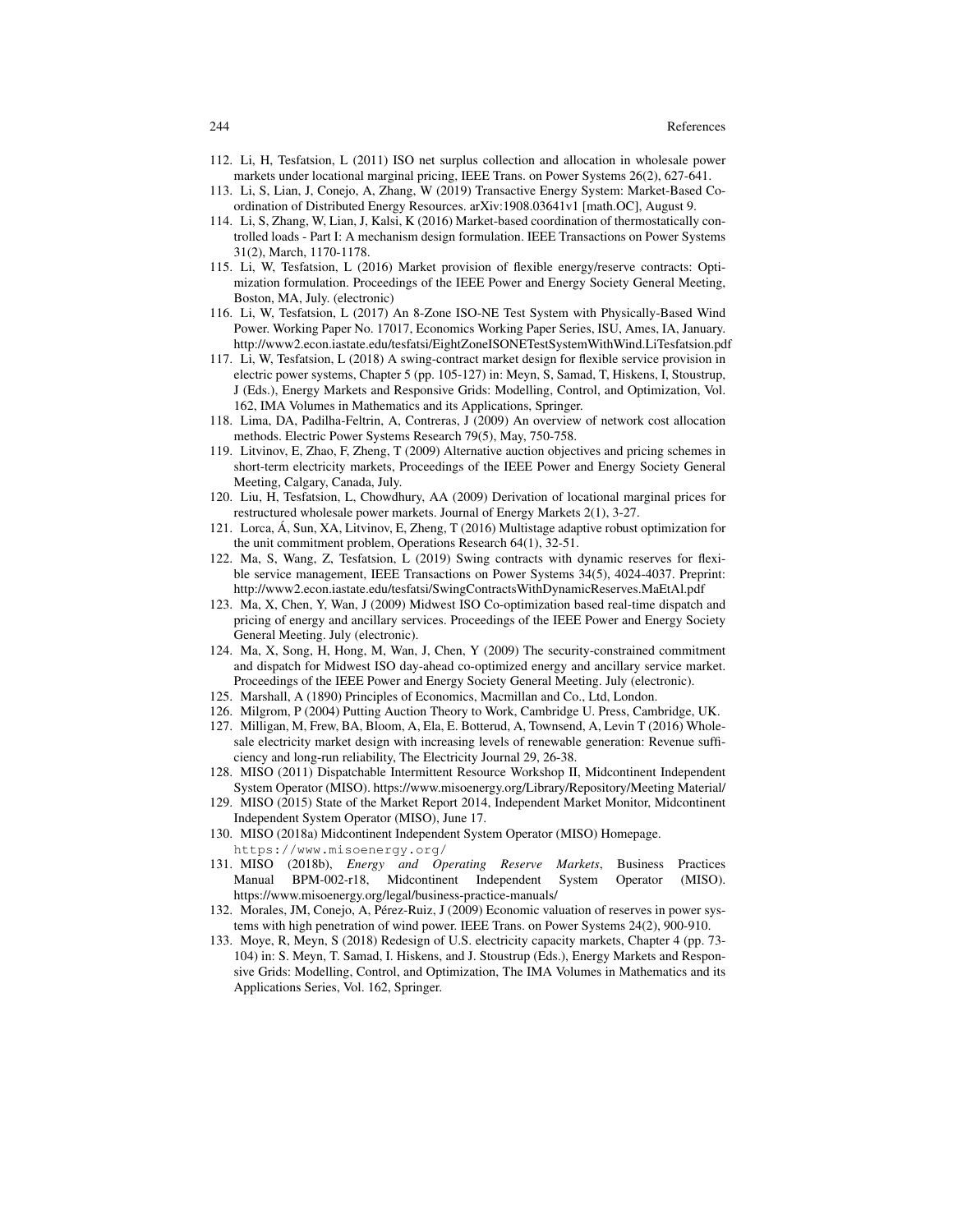- 134. Munoz, FD, Wogrin, S, Oren, SS, Hobbs, BF (2018) Economic inefficiencies of cost-based electricity market designs, The Energy Journal 39(3), 51-68.
- 135. NAS (2016) Analytic Research Foundations for the Next-Generation Electric Grid. National Academies of Science, The National Academies Press, Washington, D.C.<br>Navid, N, Rosenwald, G (2013) Ramp capability proc
- 136. Navid, N, Rosenwald, G (2013) Ramp capability product design for MISO markets, Midcontinent Independent System Operator (MISO). https://www.misoenergy.org/Library/Repository/Communication Material/
- 137. Newbery, D (2016) Missing money and missing markets: Reliability, capacity auctions, and interconnectors. Energy Policy 94, 401-410.

https://doi.org/10.1016/j.enpol.2015.10.028

- 138. Newell, DB, Tiesinga, E (Eds.) (2019) The International System of Units (SI), Special Publication 330, National Institute of Standards and Technology (NIST), U.S. Department of Commerce. https://www.nist.gov/pml/special-publication-330
- 139. Nguyen, HT, Battula, S, Takkala, RR, Wang, Z, Tesfatsion, L (2019) An integrated transmission and distribution test system for evaluation of transactive energy designs, Applied Energy 240, 666-679.
- 140. NYISO (2018) New York Independent System Operator (NYISO): Homepage.
	- http://www.nyiso.com/
- 141. Oren, SS (2005a) Generation adequacy via call options obligations: Safe passage to the promised land. The Electricity Journal 18(9), 8-42.
- 142. Oren, SS (2005b) Ensuring generation adequacy in competitive electricity markets. Chapter 10 (pp. 388-413) in M. James Griffin and Steven L. Puller (Eds.), Electricity Deregulation: Choices and Challenges, University of Chicago Press, Chicago, IL.
- 143. Oren, SS, Gross, G (2009) Economic impact assessment of transmission enhancement projects, Final Report, PSERC Publication 09-07, Power Systems Engineering Research Center (PSERC), September.
- 144. Orfanogianni, T, Gross, G (2007) A general formulation for LMP evaluation. IEEE Transactions on Power Systems 22(3), 1163-1173.
- 145. Papavasiliou, A, Oren, S., O'Neill, R (2011) Reserve requirements for wind power integration: A scenario-based stochastic programming framework. IEEE Transactions on Power Systems 26(4), 2197-2206.
- 146. Pfeifenberger, J, Sees, K, Schumacher, A (2009) A comparison of PJM's RPM with alternative energy and capacity market designs. The Brattle Group, September.
- 147. Pflug, G-Ch, Pichler, A (2014) Multistage Stochastic Optimization. Springer.
- 148. PJM (2018) PJM RTO: Homepage: http://www.pjm.com/<br>149. PowerMatcher (2020) Homepage http://flexik
- 149. PowerMatcher (2020) Homepage http://flexiblepower.github.io/ technology/powermatcher/
- 150. Rahimi, FA, Mokhtari, S (2018) Distribution management system for the grid of the future. IEEE Electrification Magazine 6(2), June, 84-94.
- 151. Rebours, YG, Kirschen, DS, Trotignon, M, and Rossignol, S (2007a) A Survey of Frequency and Voltage Control Ancillary Services - Part I:Technical Features. IEEE Transactions on Power Systems 22(1), February, 350-357.
- 152. Rebours, YG, Kirschen, DS, Trotignon, M, and Rossignol, S (2007b) A Survey of Frequency and Voltage Control Ancillary Services - Part II: Economic Features. IEEE Transactions on Power Systems 22(1), February, 358-366.
- 153. Ross, SM, Zhu, Z (2008) On the structure of a swing contract's optimal value and optimal strategy. Journal of Applied Probability 45(1), March, 1-15.
- 154. Roth, AE, Wilson, RB (2019) How market design emerged from game theory: A mutual interview, Journal of Economic Perspectives 33(3), Summer, 118-143.
- 155. Royal Swedish Academy of Sciences (2007) Mechanism design theory, Scientific background on the Sveriges Riksbank Prize in Economic Sciences in Memory of Alfred Nobel 2007, Compiled by the Prize Committee, October 15th.
- 156. Ruiz, PA, Philbrick, CR, Zak, E, Cheung, KW, Sauer, PW (2009) Uncertainty management in the unit commitment problem. IEEE Transactions on Power Systems 24(2), 642-651.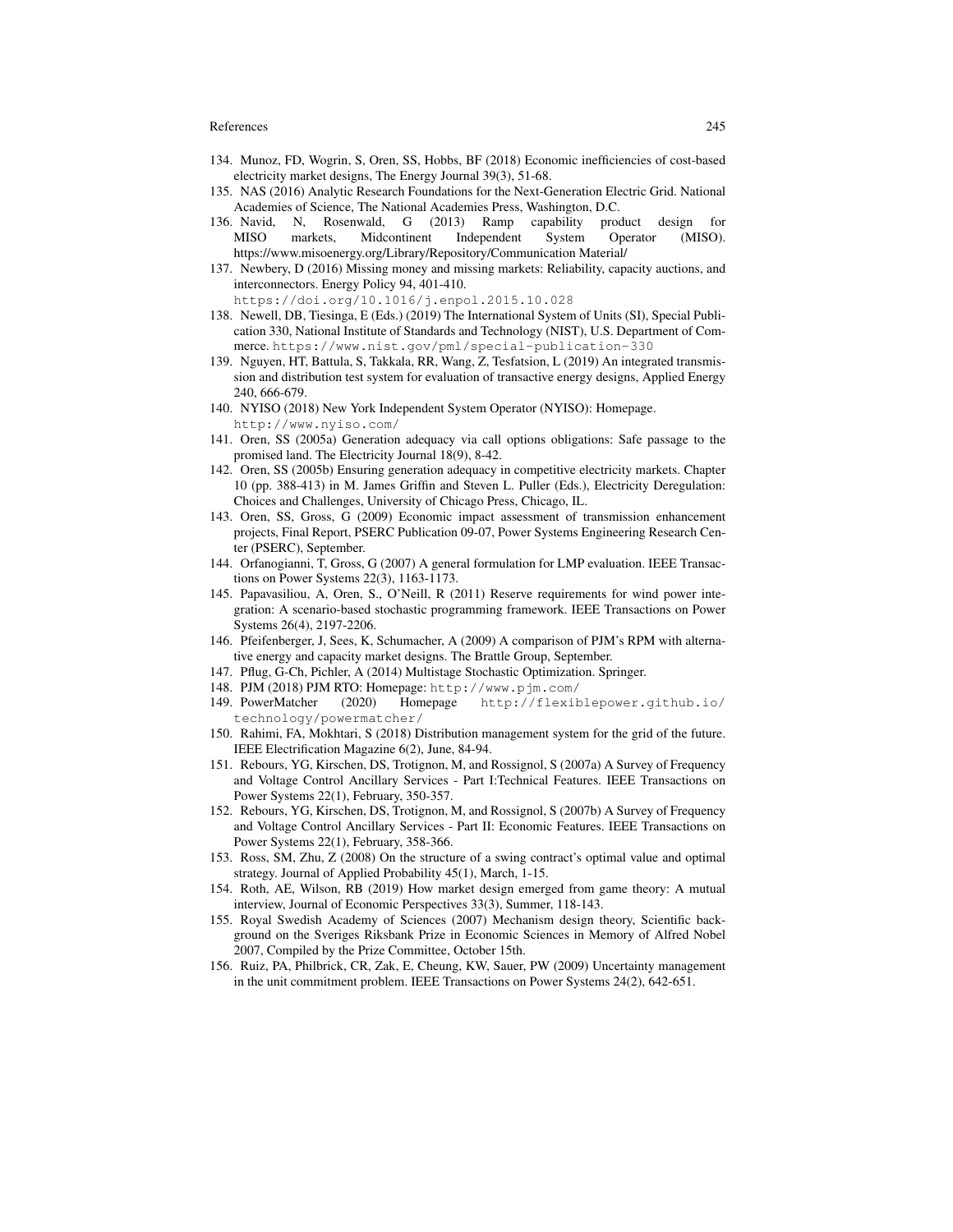- 157. Salazar, H (2008) A critical appraisal of economic-driven transmission enhancement. M.S. Creative Component, Department of Economics, Iowa State U., Ames, IA, November.
- 158. Sauma, E, Oren, S (2009) Do generation firms in restructured electricity markets have incentives to support social-welfare-improving transmission investments?, Ener. Econ. 31, 676-689.
- 159. Schweppe, FC, Caramanis, MC, Tabors, RD, Bohn, RE (1988) Spot Pricing of Electricity. Fourth Printing (2000). Kluwer Academic Publishers, Boston, MA.
- 160. Schweppe, FC, Tabors, RD, Kirtley Jr., JL, Outhred, HR, Pickel, FH, Cox, AJ (1980) Homeostatic utility control, IEEE Transactions on Power Systems 99(3), May/June, 1151-1163.
- 161. Seliga, K, George, S, DePillis, M (2014) Energy market offer flexibility. ISO-NE Webex Broadcast: Customer Training Webinar. http://www.isone.com/support/training/courses/energy\_mkt\_ancil\_serv\_top/
- 162. Sensfuß, F, Ragwitz, M, Genoese, M (2008) The merit-order effect: A detailed analysis of the price effect of renewable electricity generation on spot market prices in Germany. Energy Policy 36(8), 3086-3094. DOI: 10.1016/j.enpol.2008.03.035
- 163. Shane, F, Loewenstein, G, O'Donoghue, T (2002). Time discounting and time Preference: A critical review. Journal of Economic Literature 40(2), 351-401. DOI: 10.1257/002205102320161311.
- 164. Shapley, LS (1953) A value for n-person games. Pages 307-317 in Kuhn, HW, Tucker, AW (Eds.), Contributions to the Theory of Games, Volume II, Annals of Mathematical Studies, Vol. 28. Princeton University Press: Princeton, NJ, USA.
- 165. Shiro, D, White, M (2015) Real-time price formation: Energy market offer design. Technical Session #11. ISO New England, Sturbridge, MA, June 19th.
- 166. Sioshansi, R, O'Neill, R, Oren, SS (2008) Economic consequences of alternative solution methods for centralized unit commitment in day-ahead electricity markets. IEEE Transactions on Power Systems 23(2), 344-352.
- 167. Somani, A, Tesfatsion, L (2008) An agent-based test bed study of wholesale power market performance measures. IEEE Computational Intelligence Magazine 3(4), Nov, 56-72.
- 168. Spence, DB (2018) Naïve energy markets. Chapter 2 (pp. 29-58) in: Meyn, S, Samad, T, Hiskens, I, Stoustrup, J (Eds.), Energy Markets and Responsive Grids: Modelling, Control, and Optimization, Vol. 162, IMA Volumes in Mathematics and its Applications, Springer.
- 169. Spence, D, Bush, D (2009) Why does ERCOT have only one regulator?. Chapter 1 (pp. 9-21) in: Kiesling, LL, Kleit, AN (Eds.), Electricity Restructuring: The Texas Story. The AEI Press, Washington, D.C.
- 170. SPP (2018) Southwest Power Pool: Homepage. https://www.spp.org/
- 171. Stein, A (2016) Distributed Reliability. Univ. of Colorado Law Rev., Vol. 87, 888-962.
- 172. Stein, A (2017) Breaking energy path dependencies. Brooklyn Law Rev. Vol. 822, 559-604.
- 173. Stoft, S (2002) Power System Economics: Designing Markets for Electricity. Wiley-Interscience, New York.
- 174. Strotz, RH (1956) Myopia and inconsistency in dynamic utility maximization. The Review of Economic Studies 23(3), 165-180.
- 175. Sun, J, Tesfatsion, L (2007) Open-source software for power industry research, teaching, and training: A DC-OPF illustration. Proceedings of the IEEE Power and Energy Society General Meeting, Tampa, Florida, June.
- 176. Sun, J, Tesfatsion, L (2010). DC Optimal Power Flow Formulation and Testing Using Quad-ProgJ. Working Paper No. 06014, Dept. of Econ., Iowa State U. Last Revised: March 2010. http://www2.econ.iastate.edu/tesfatsi/DC-OPF.JSLT.pdf
- 177. Tackett, MH (2009) Experience with implementing simultaneous co-optimization in the Midwest ISO energy & operating reserve markets. Proceedings, IEEE Power & Energy Society General Meeting, March 15-18 (electronic).
- 178. Taft,J (2017) Electric Grid Market-Control Structure. Report PNNL-26753, Pacific Northwest National Lab (PNNL), Richland, WA.
- 179. Tesfatsion, L (1986) Time inconsistency of benevolent government economies. Journal of Public Economics 31, 25-52.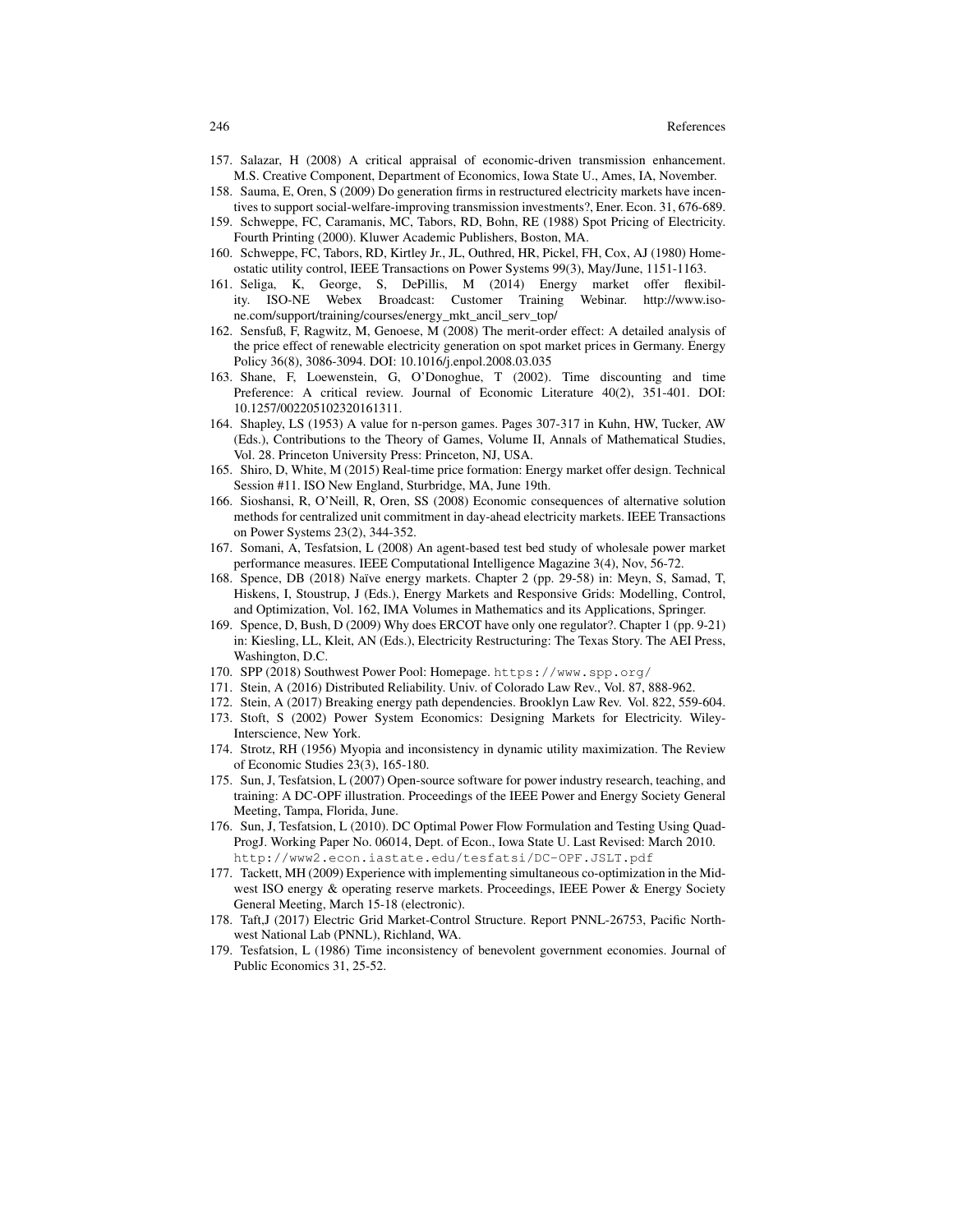- 180. Tesfatsion, L (2009). Auction basics for wholesale power markets: Objectives and pricing rules, Proc. IEEE PES General Meeting, Calgary, Alberta, CA, July 26-30 (electronic). http://www2.econ.iastate.edu/tesfatsi/AuctionBasics.IEEEPES2009.LT.pdf
- 181. Tesfatsion, L (2017) Modeling economic systems as locally-constructive sequential games. Journal of Economic Methodology 24(4), 384-409.
- 182. Tesfatsion, LS (2018). Electric power markets in transition: Agent-based modeling tools for transactive energy support, Chapter 13 (pp. 715-766) in Hommes, C, LeBaron, B (Eds), Handbook of Computational Economics 4: Heterogeneous Agent Models, Handbooks in Economics Series, North Holland (Elsevier), Amsterdam, the Netherlands. http://www2.econ.iastate.edu/tesfatsi/TESHandbookChapter.LTesfatsion.pdf
- 183. Tesfatsion, L (2020a) Agent-Based Research on Restructured Electricity Markets: http://www2.econ.iastate.edu/tesfatsi/aelect.htm
- 184. Tesfatsion, L (2020b) Empirical Validation and Verification of Agent-Based Models: http://www2.econ.iastate.edu/tesfatsi/empvalid.htm
- 185. Tesfatsion, L (2020c). AMES Wholesale Power Market Test Bed: Homepage. http://www2.econ.iastate.edu/tesfatsi/AMESMarketHome.htm
- 186. Tesfatsion, L, Battula, S (2020). Notes on the GridLAB-D Household Equivalent Thermal Parameter Model. Working Paper No. 19001, Department of Economics, ISU, Ames, IA. https://lib.dr.iastate.edu/econ\_workingpapers/60
- 187. Tesfatsion, L, Battula, S (2020) Analytical SCUC/SCED optimization formulation for AMES V5.0. Working Paper No. 20014, Department of Economics, ISU, Ames, IA. https://lib.dr.iastate.edu/econ\_workingpapers/109
- 188. Tesfatsion, L, Silva-Monroy, CS, Loose, VW, Ellison, JF, Elliott, RT, Byrne, RH, Guttromson, RT (2013) New wholesale power market design using linked forward markets. Sandia National Laboratories Report (SAND2013-2789). http://www2.econ.iastate.edu/tesfatsi/MarketDesignSAND2013-2789.LTEtAl.pdf
- 189. Thomas, AG, Tesfatsion, L (2018) Braided cobwebs: Cautionary tales for dynamic pricing in retail electric power markets. IEEE Transactions on Power Systems 6(33), 6870-6882. DOI: 10.1109/TPWRS.2018.2832471
- 190. Tielens, P, Van Hertem, D (2016) The relevance of inertia in power systems. Renewable and Sustainable Energy Reviews 55, 999-1009.
- 191. Tuohy, A, Meibom, P, Denny, E, O'Malley, M (2009) Unit commitment for systems with significant wind penetration, IEEE Transactions on Power Systems 24(2), 592-601.
- 192. Twomey, P, Green, R, Neuhoff, K, Newbery, D (2005) A review of the monitoring of market power: Possible roles of TSOs in monitoring for market power issues in congested transmission systems, 05-002 WP, Center for Energy and Environmental Policy Research, March.
- 193. Vrakopoulou, M, Margellos, K, Lygeros, J, Andersson, G (2013). A probabilistic framework for reserve scheduling and N-1 security assessment of systems high wind power penetration. IEEE Transactions on Power Systems 28(4), 3885-3896.
- 194. Weiss, A (1990) Efficiency Wages: Models of Unemployment, Layoffs, and Wage Dispersion, Princeton University Press, Princeton, NJ.
- 195. Weller, PA (1978). Consistent intertemporal decision making under uncertainty. Review of Economic Studies 45, 263–266. doi:10.2307/2297340.
- 196. Wu, F, Varaiya, P, Spiller, P, Oren S (1996) Folk theorems on transmission access: proofs and counterexamples. Journal of Regulatory Economics 10(1), 5-23.
- 197. Xu, L, Tretheway, D (2014) Flexible ramping products incorporating FMM and EIM, California ISO. http://www.caiso.com/Documents/
- 198. Yan, JH, Stern, GA, Luh, PB, Zhao, F (2008) Payment versus bid cost minimization in ISO markets. IEEE Power & Energy Magazine 6(2), March/April, 24-36.
- 199. Yu, N, Somani, A, Tesfatsion, L (2010) Financial risk management in restructured wholesale power markets: Concepts and tools. Proceedings of the IEEE Power and Energy Society General Meeting. Minneapolis, MN, July (electronic).
- 200. Yu, N, Tesfatsion, L, Liu, CC (2012) Financial bilateral contract negotiation in wholesale power markets using Nash bargaining theory. IEEE Trans. on Power Systems 27(1), 251-267.